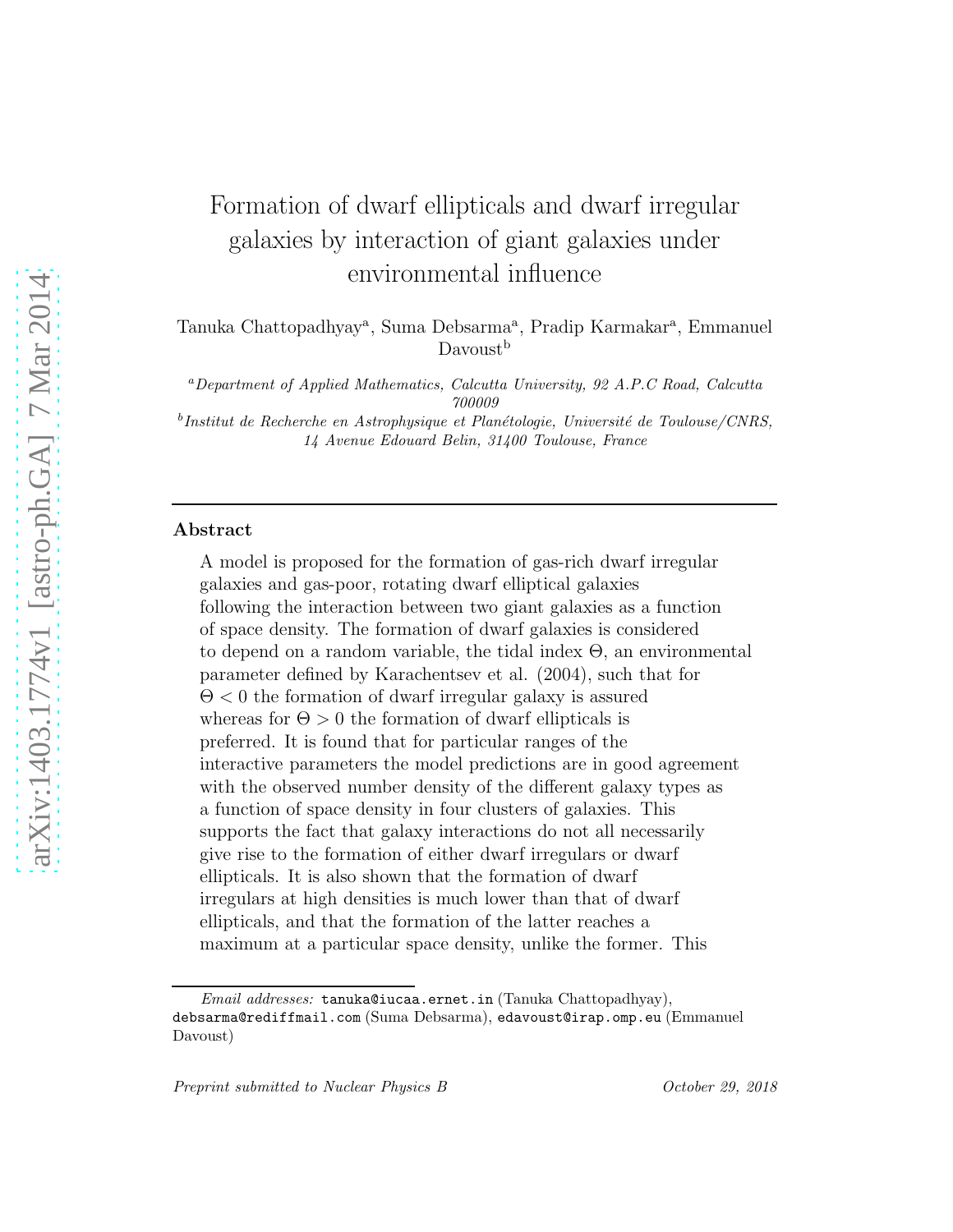suggests that at high densities many dwarf irregulars are stripped of their gaseous envelopes to become dwarf elliptical.

Keywords: dwarf galaxies, data analysis, statistical

### 1. Introduction

Dwarf galaxies are small, low-luminosity and low-metallicity galaxies. In spite of their vast majority over other morphological types (Sandage & Binggeli 1984; Ferguson & Binggeli 1994; Mateo 1998) their formation scenario is still far from understood. Giant galaxies generally form either through the gravitational collapse of a huge protogalactic gas cloud (Larson 1974; Dekel & Silk 1986; White & Frenk 1991; Frenk et al. 1996; Kauffmann et al. 1997), by merger of two or more disc galaxies (Toomre 1977; Ashmann & Zepf 1992; Zepf et al. 2000), by multiphase dissipative collapse (Forbes et al. 1997), by dissipationless merger model, or by accretion and in situ hierarchical merging  $(C \t{ot} \acute{e} \t{et} al.$ 1998; Mondal et al. 2008; Chattopadhyay et al. 2009). Dwarf galaxies, on the other hand, occupy a separate region in the Fundamental Plane (Kormendy 1985; Chattopadhyay et al. 2012; Chattopadhyay & Karmakar 2013), which suggests that they have a different formation mechanism.

Some dwarf galaxies might be formed by galaxy collisions because dwarf irregular galaxies (hereafter dIrrs) have been found in the tidal tail of interacting galaxies (Schweizer 1982; Bergvall & Johansson 1985; Mirabel et al. 1991; Braine et al. 2000; Weilbacher et al. 2000; Ferreiro et al. 2005; Mendes de Oliverira et al. 2000; Mundell et al. 2004; Sheen et al. 2009; Kaviraj et al. 2012). The formation of tidal dwarf galaxies has also been demonstrated by numerical simulations (Barnes & Hernquist 1992; Bournaud & Duc 2006; Dabringhausen & Kroupa 2013). The formation of tidal dwarf galaxies from stripped gas has been reviewed by Bournaud (2010). Kroupa (2012) has shown that the existence of two types of dwarf galaxies (with or without dark matter) is incompatible with the current standard model of cosmology. The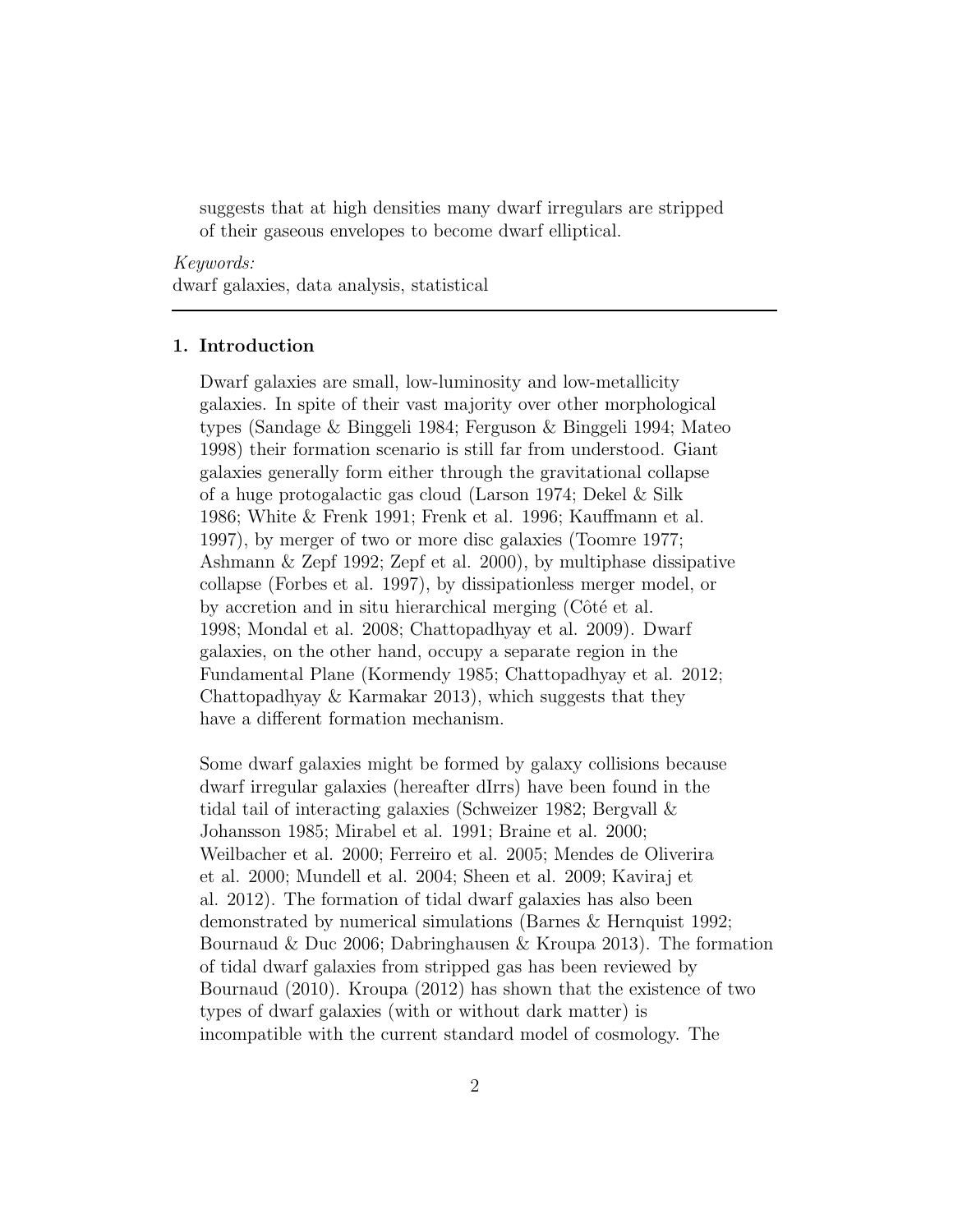formation of ultra-compact dwarf galaxies (which have masses in the range  $10^6 M_{\odot}$  to  $10^8 M_{\odot}$  and radii 10 pc -100 pc) is a different issue (Dabringhausen et al. 2008;Chattopadhyay et al. 2012;Chattopadhyay & Karmakar 2013).

The formation of dwarf ellipticals (hereafter dEs), on the other hand, is probably related to early-type galaxies (E or S0), because the frequencies of dEs and giant early types are increasing functions of space density (Binggeli et al. 1990; Ferguson & Binggeli 1994). Also van Zee et al. (2004) have observed 16 dEs in the Virgo cluster and found that they are similar to dIrrs in rotation amplitude and luminosity. These observations suggest that some cluster dEs may be formed when the neutral gaseous medium of dIrrs is stripped under the influence of some environmental factor (Dunn 2010). Investigating the formation of dwarf galaxies as a result of giant galaxy interaction and the condition under which dIrrs and dEs are formed is thus now a priority.

In the present paper we develop a numerical statistical simulation model for the formation of dIrr and dE galaxies along with giant galaxies as a function of increasing space density. This is a more extended version of the galaxy interaction models of Silk & Norman (1981) and Okazaki & Taniguchi (2000). We have considered a random production of dIrr and dE galaxies during each interaction on the basis of an environmental parameter, the tidal index Θ (Karachentsev et al. 2004). We describe the model in section 2, the observations are presented in section 3, and the results and interpretations are given in section 4.

#### 2. Model

The present model is based on the scenario of fragmentation and hierarchical clustering scheme of galaxy formation. According to this scenario, the primordial density fluctuation at recombination is  $\delta \rho / \rho \sim (M/M_0)^{-\alpha}$  (Efstathiou 1979), where  $\alpha \sim 1/2$  for (for  $\Omega \sim 1$ ) or  $\alpha \sim 1/3$  (for  $\Omega \sim 0.1$ ). Hence  $M_o \sim 10^{14.9-3/\alpha} \Omega^{1-1/\alpha} h^{-1}$  (h =  $H_o/50 km s^{-1} Mpc^{-1}$ ). So a primordial spectrum of isothermal density fluctuation in the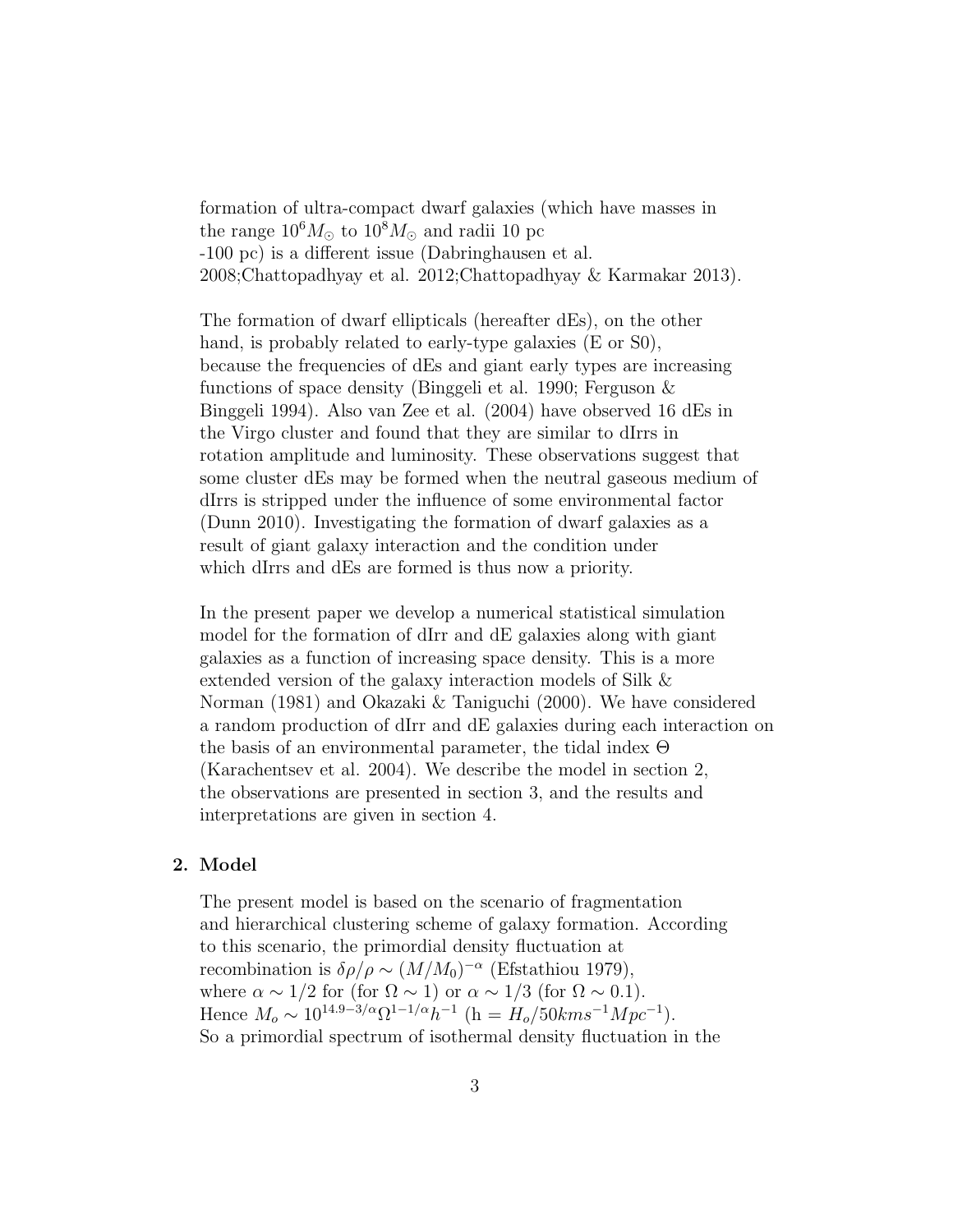early universe could form bound clouds of mass  $M_0$  at z $\sim$ 1000 i.e.  $M_0 \sim 10^8 M_{\odot} (\Omega \sim 0.1)$  to  $10^9 M_{\odot} (\Omega \sim 1)$ . Such clouds can survive for times longer compared to their collapse time scales(SN81). These gas clouds are clustered gravitationally forming gas rich protogalaxies at a late epoch ( $z \leq 10$ ) (Peebles 1974; Davis & peebles 1977; Gott et al. 1979).The gas clouds that form protogalaxies interact dissipatively and dissipation leads to the formation of the luminous parts of galaxies. The dark material or the parent material of these clouds play an important role in forming galaxy clusters and haloes. White and Rees (1978) have shown that the growth of density fluctuations on larger scales can be described by a spectrum  $\delta \rho / \rho = (M/M_i)^{1/2 - n/6} (t/t_i)^{2/3}$ which leads to  $M/M_i \sim (R/R_i)^{6/(n+5)}$  in an Einstein-de-Sitter Universe  $(\Omega \sim 1)$ . This leads to  $M_i \sim 5 \times 10^{14} (1+z_i)^{-2} M_{\odot}$  and  $R_i \sim R_0 (1+z_i)^{-5/3}$ for an observed galaxy correlation function and n=0.  $z_i \leq 10$ ) is the epoch of galaxy clustering. The protogalaxies ultimately form clusters of galaxies at  $z \leq 10$ . Hence the onset of galaxy clustering is generally considered at  $z \sim 5 - 10$ . During the initial phase of galaxy clustering many collisions among these protogalaxies will occur and those result in mergers.

Dressler(1980) has observed the fraction of galaxies of various morphological types as a function of local density in rich clusters. For instance in small groups and other low density regions, the fraction of bright galaxies which are spiral, is around 80 %, with about 20% S0s and very few ellipticals. Moving inward from the outskirts of a cluster, the fraction of spirals decreases steadily while the S0 fraction rises steadily but is rapidly caught up by the elliptical fraction once high densities are reached.

Hence following the study of Dressler(1980)

we have assumed that initially at the onset of the galaxy clustering epoch (lowest space density) all the galaxies are protospirals. A model of protogalaxy interaction was first introduced by Silk & Norman(1981) and it reproduced the observed fraction of galaxies of various morphological types as a function of logarithm of the ratio of S0s to spiral. This ratio is proportional to the space density. Subsequently Okazaki & Taniguchi (2001) have also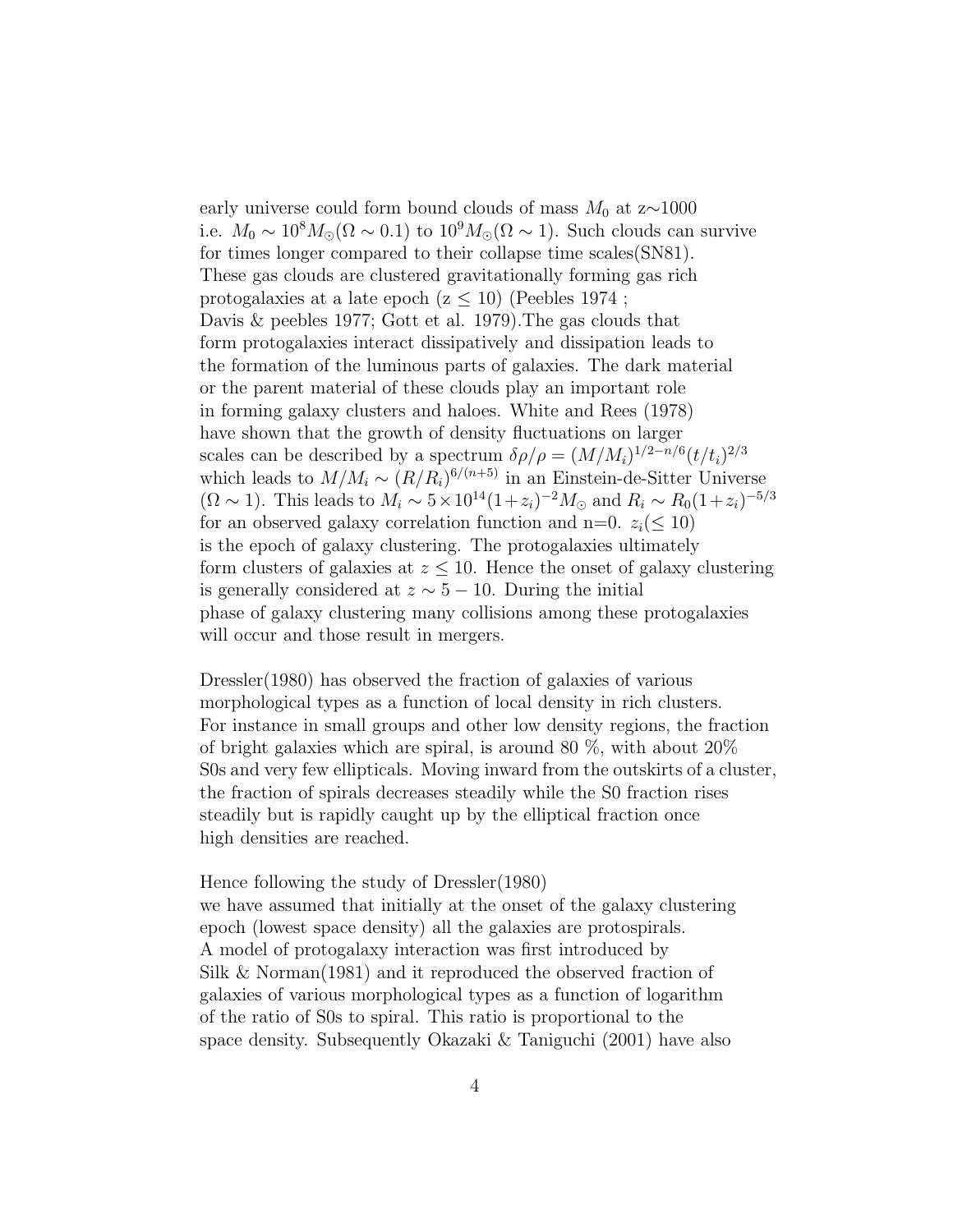considered merger of such protogalaxies and in addition each interaction in their model was accompanied with a production of dwarf galaxy whose morphology was not specified. All the previous models considered that initially at the epoch of galaxy clustering all the protogalaxies were protospirals.

The present model, like the one of Okazaki & Taniguchi (2001), considers the production of a dwarf galaxy as a result of protogalaxy interaction, but each time it is produced its morphology is determined on the basis of an environmental parameter Θ which is a random variable defined by Karachentsev & Makarov (1988). Θ describes the local mass density around a galaxy i as  $\Theta_i = max[log(M_k/D_{ik})^3] + C, i = 1, 2, ....N$ where  $M_k$  is the total mass of any neighbouring galaxy separated from the considered galaxy by distance  $D_{ik}$ . In a previous paper (Chattopadhyay et al. 2010) we classified dwarf galaxies on the basis of several parameters and found two groups, one dominated by dIrrs and the other by dEs, and for these two groups the average value of  $\Theta$  was negative and positive, respectively. The observed values of Θ, taken from Karachentsev et al.(2004), are given in Table 1 along with galaxy names and morphological indices T.

The distribution of  $\Theta$  has been successfully fitted by a Gamma distribution (Anderson Darling value, which is a measure of goodness of fit, is 0.65). Since the Gamma distribution is valid for positive values only we have used a coordinate transformation  $Y = X+3$  to make all observed  $y_i \geq 0$ . Here X and Y are two random variables. In particular X stands for  $\Theta$ .  $y_i$  (i = 1,2,....) are the observed values of Y found by the above translation over all observed values of Θ. Then after fitting the distribution we used the back substitution  $X = Y - 3$ for getting the original values of the variables. Now for each iteration we have generated  $\Theta$  randomly (See Appendix 1) from the Gamma distribution (Fig. 1). If  $\Theta$  < 0 we assume that a dIrr galaxy has been produced and if  $\Theta > 0$ , a dE has been produced.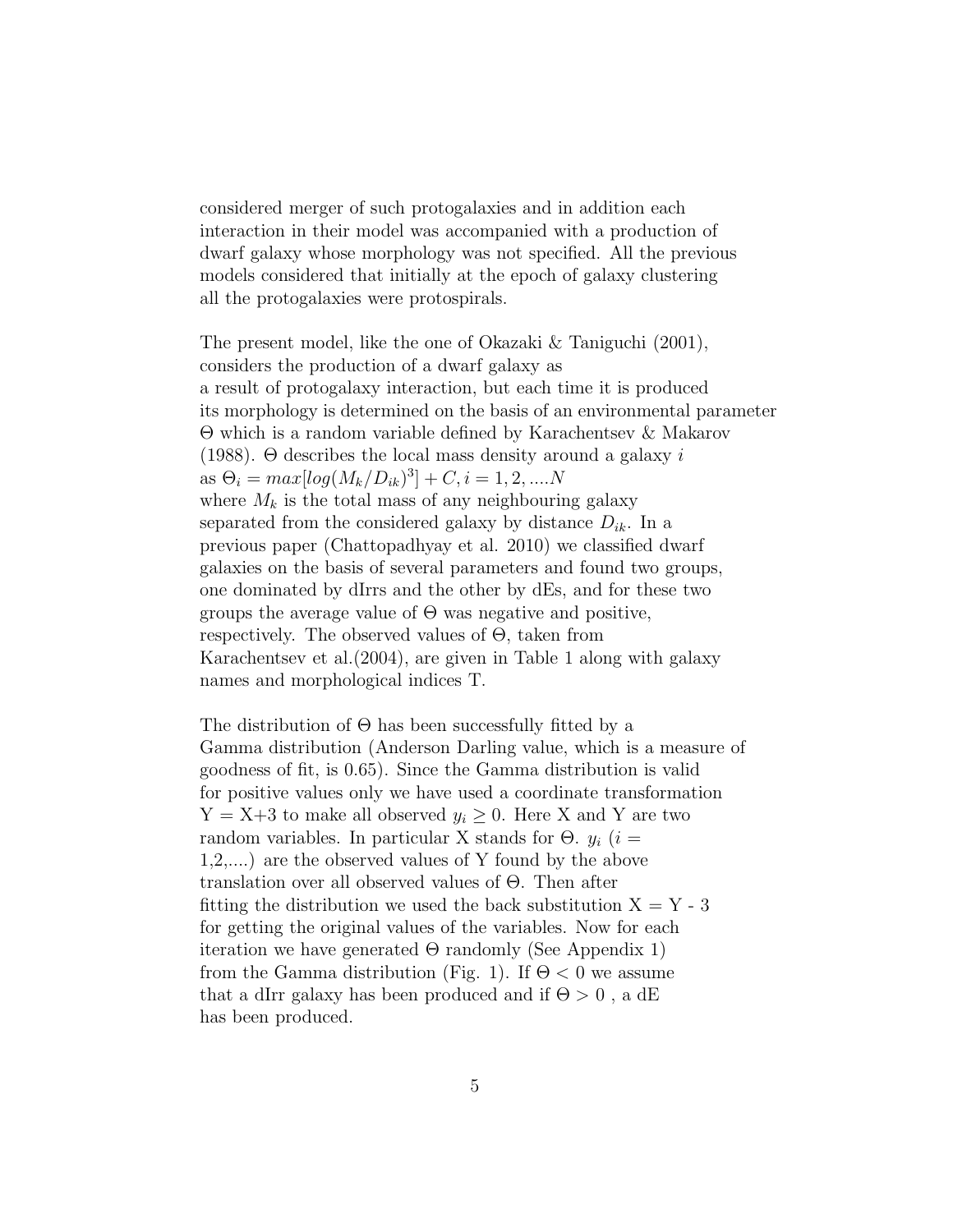Hence the present model includes the formation of both dIrrs and dEs as a result of tidal interactions between giant galaxies, either Spirals, Lenticulars or both. This is warranted by numerous observational studies of dwarf galaxies found in interacting or merging giant galaxies (Bergvall & Johansson 1985; Mirabel et al. 1991; Hibbard & Higdon 2001; Delgado-Donate et al. 2003; Knierman et al. 2003; Mundell et al. 2004; Allam et al. 2007; Duc et al 2007; Kaviraj et al. 2012). We consider the production of dEs and dIrrs separately, rather than that of dwarf galaxies in general. Both types of dwarf galaxies can be produced in each interaction and the production of either type is random. Our model also includes the production of ellipticals and/or of lenticulars. The case of forming an elliptical in the merger of two spiral galaxies (Ashman & Zepf 1992; Zepf et al 2000) had not been considered in the previous papers on this subject. The scheme of interaction assumes that at each interaction a dwarf galaxy is produced, and its type depends on Θ which is drawn randomly. This scheme is summarized in Table 2. For a draw of any random value of  $\Theta$ , if  $\Theta > 0$  we assume that  $k_1$  dEs are produced and if  $\Theta < 0$   $k'_1$  dIrrs are produced. Since the production of different types of dwarfs is random we have used a 'slash' in each interaction of the merger tree. In Table 2, the parameters a, b, c, d, and e are the probabilities with which the impact between protogalaxies occur and are called impact parameters. Based on the scheme of Table 2, the kinetic equations for the evolution of each morphological type reduces to,

$$
\frac{1}{\gamma} \frac{dn_{Sp}}{dt} = -2a \ n_{Sp}^2 - n_{S0} n_{Sp} \tag{1}
$$

$$
\frac{1}{\gamma} \frac{dn_{S0}}{dt} = a n_{Sp}^2 - b n_{S0} n_{Sp} - d n_{S0}^2 + e n_{S0} n_{Sp}
$$
\n(2)

$$
\frac{1}{\gamma} \frac{dn_E}{dt} = (1 - a) n_{Sp}^2 + b n_{S0} n_{Sp} + c n_{S0} n_{Sp} + d n_{S0}^2 \tag{3}
$$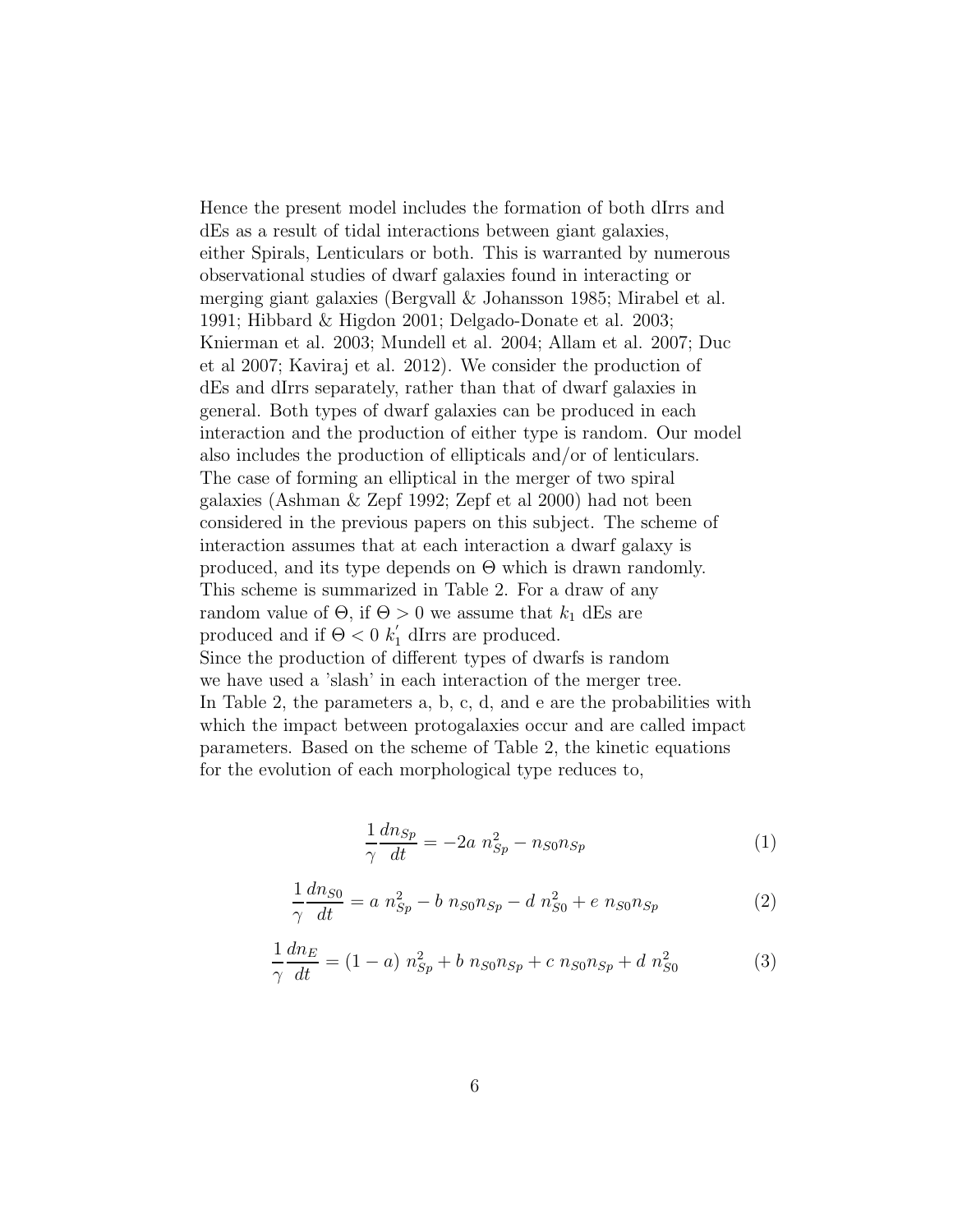$$
\frac{1}{\gamma} \frac{dn_{dIrr}}{dt} = [k'_1 a + k'_2 (1 - a)] n_{Sp}^2 + [k'_3 b + k'_4 c + k'_5 \{1 - (b + c + e)\}] n_{S0} n_{Sp} + [d k'_6 + (1 - d) k'_7] n_{S0}^2
$$
\n(4)

$$
\frac{1}{\gamma} \frac{dn_{dE}}{dt} = [k_1 \ a + k_2 \ (1 - a)] \ n_{Sp}^2 + [k_3 \ b + k_4 \ c + k_5 \{1 - (b + c + e)\}] \ n_{SO} n_{Sp} + [d \ k_6 + (1 - d) \ k_7] \ n_{SO}^2 \tag{5}
$$

where  $n_{Sp}, n_{SO}, n_E, n_{dIrr}, n_{dE}$  are the

number densities of Spirals (Sps), lenticulars (S0s), ellipticals (Es), dIrrs and dEs respectively,  $\gamma$  is the mean collision rate and  $k_i$  (i = 1-7) and  $k'_i$  $i(i = 1 - 7)$  are the numbers of respective dEs and dIrrs formed in each collision. The differential equations were constructed from the merger tree. For example, equation (2) gives the change in the number density of S0s with time. S0s decrease in number with probability b when one Sp and one S0 interact and with probability d when two S0 galaxies interact. The number density is increased with probability a when two Sps interact, and with probability e when one S0 and one Sp interact. Similarly the remaining equations follow. Concerning  $dn_{Sp}/dt$  we have assumed that the decrease in spiral galaxies is dominated by the production of S0s more than by that of Es (Dressler et al. 1997; Ellis et al. 1997; Ghigna et al. 1998; van Dokkum 2002). In order to solve equations (1) to (5), we introduce the variable  $x = n_{Sp}/n_{S0}$  which decreases monotonically with increasing galaxy density (Silk & Norman 1981 ; Okazaki & Taniguchi 2000). Then we obtain the implicit solution as,

$$
\frac{n_{Sp}}{n_0} = \left[ \left\{ \frac{ax^2}{ax^2 + (2a + e - b)x + (1 - d)} \right\}^{\frac{1}{2(1 - d)}} \right]
$$

$$
.exp[\frac{(2a + e - b)d}{(1 - d)a\Delta}(tan^{-1}\left\{ \frac{2ax + (2a + e - b)}{2a\Delta} \right\} - \frac{\pi}{2})] \tag{6}
$$

$$
n_{S0} = \frac{n_{Sp}}{x} \tag{7}
$$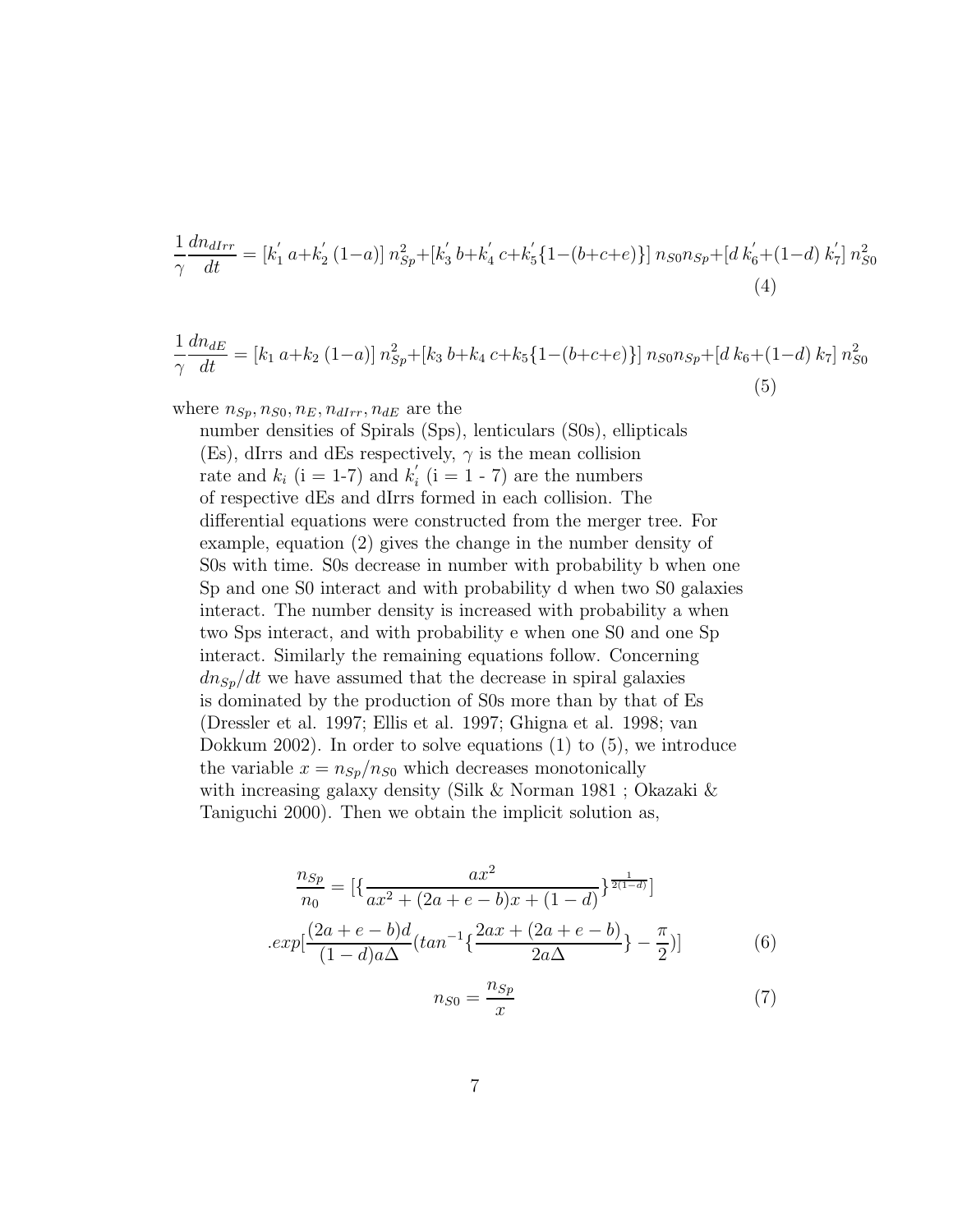$$
n_E = \int_x^{\infty} \frac{n_{Sp}\{(1-a)x^2 + (b+c)x + d\}}{x^2 \{ax^2 + (2a+e-b)x + (1-d)\}} dx
$$
 (8)

$$
n_{dE} = \int_{x}^{\infty} \frac{(Ax^2 + Bx + C)n_{Sp}}{x^2 \{ax^2 + (2a + e - b)x + (1 - d)\}} dx
$$
(9)

$$
n_{dIrr} = \int_{x}^{\infty} \frac{(A'x^{2} + B'x + C')n_{Sp}}{x^{2}\{ax^{2} + (2a + e - b)x + (1 - d)\}} dx
$$
 (10)

where  $A = k_1a + k_2(1 - a)$ ,  $B = k_3b + k_4c + k_5\{1 - (b + c + e)\}\$ and  $C = dk_6 + (1 - d)k_7$ 

and  $A'$ ,  $B'$ ,  $C'$  are identical with A, B and C respectively, except for replacing  $k_i$  (i= 1-7) by  $k'_i$  $i \ (i=1-7)$ .  $\Delta^2 = \frac{(1-d)}{a} - \{\frac{(2a+e-b)}{2a}\}^2.$ Since  $\Delta^2 > 0$ ,  $\frac{(b-e)}{2} < a < 1$  and also we have  $0 \le a \le 1, 0 \le b + c + e \le 1, 0 \le d \le 1$ . (see the Appendix 2 for the actual derivation of equations (6) to (10)).

We have mentioned that initially all galaxies are assumed to be spiral galaxies and their initial number density is  $n_0$ . Initially we assume  $k_i = k'_i$  $i \n(i = 1-7)$  but then for each increment  $\Delta x$  of x we take decrements of  $k_i$  and  $k_i'$  as  $\Delta k_i$  and  $\Delta k_i'$  $i<sub>i</sub>$ , if corresponding to Θ a dE or dIrr galaxy is formed, otherwise there is no decrement in  $k_i$  or  $k'_i$  $i(i = 1-7)$  respectively. Our objective is to find plausible ranges of the impact parameters and values of  $k_i$  and  $k'_i$  $i(i=1-7)$  for which the computed number densities of galaxies of different morphological types as a function of  $log(1/x)$  are consistent with the number densities of the observed ones i.e. the  $\chi^2$  goodness of fit value between observed and simulated values are small enough  $(\chi^2 < 1$  with high p-value).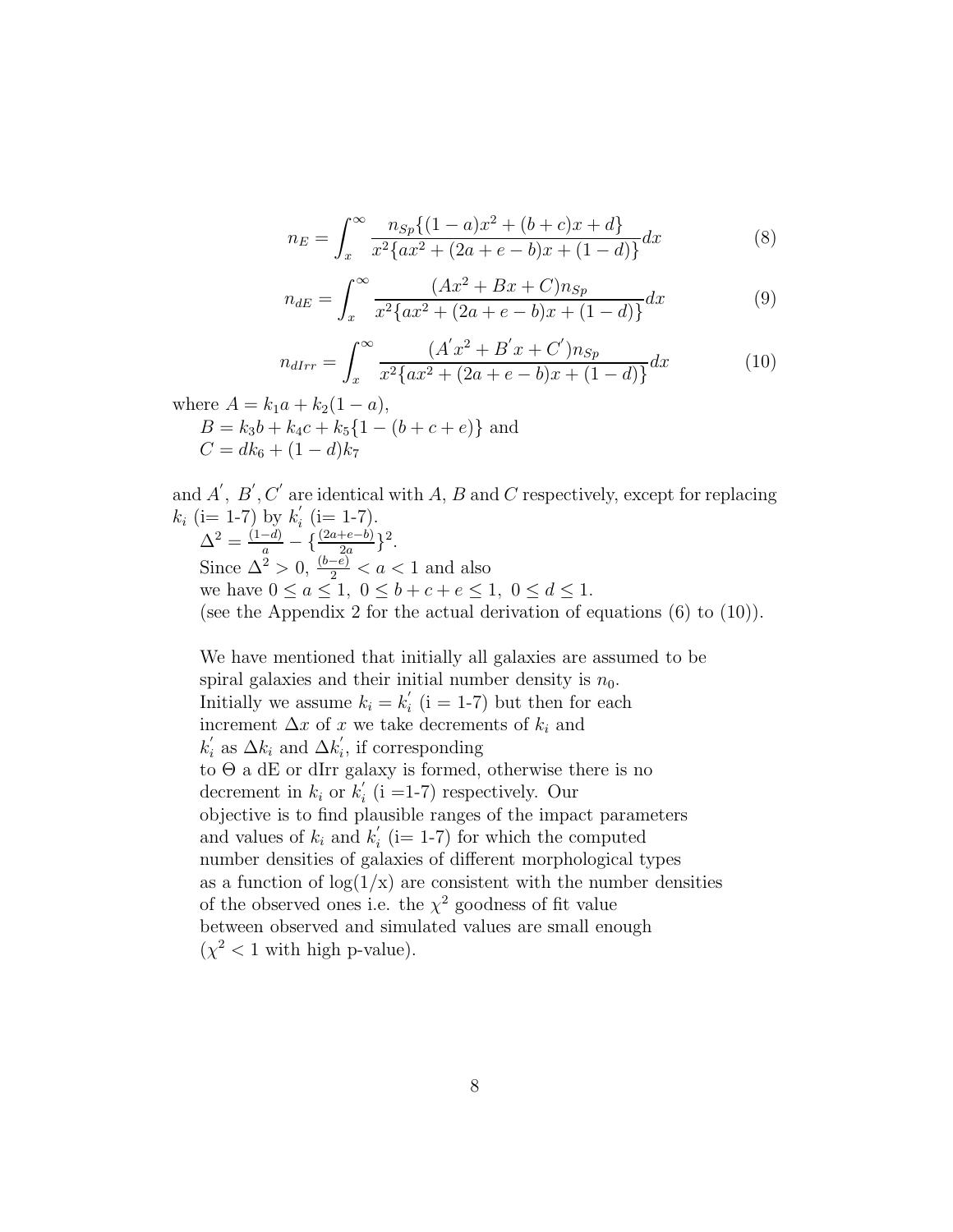# 3. Data

We have used three data sets, which are described in Table 3. The first one consists of one sample in the Virgo cluster and four in Coma (Michard & Andreon 2008). Coma0 is the full sample of Coma galaxies, whereas Coma1, 2 and 3 consist of galaxies at increasing distances from the cluster center. The second one is a sample in the Centaurus cluster (Jergen & Dressler 1997). In this sample, irregular galaxies having magnitudes  $M_B \geq -10$  are considered as dIrrs. The last sample is that of 2096 galaxies in the Virgo cluster (Binggeli et al. 1985). In this sample, irregular galaxies with magnitudes  $M_B \geq -16$  are considered as dIrrs. In Table 3, the parameter  $x$  is the ratio of spirals to lenticulars defined above.

#### 4. Results and discussions

In order to find the best model we minimize the sum of squares of the deviations between predicted and observed number of galaxies of various morphological types weighted by the predicted number of galaxies i.e.  $\Sigma_{i=1}^{5} \Sigma_{j=1}^{N}$  $\frac{(n_{pred}-n_{obs})_{i,j}^2}{n_{pred}}=\chi^2$ where i stands for the five morphological types (viz. Sp,  $S_0$ , E, dE, dIrr) and *j* stands for the data points of groups and clusters given in Table 3 , N is the total number of galaxies of each type.  $n_{pred}$  (found from equations (6)-(10)) is the number of predicted galaxies and  $n_{obs}$  (found from Table 3) is the number of observed galaxies. Table 4 shows the best ranges of impact parameters a, b, c, d, e and values of  $k_i$  and  $k_{i}^{\prime}$  $i$  (i=1-7) for which  $\chi^2$  is small enough together with a high level of significance (characterized by p-value,  $p= 0.995$ ).

Our simulations show that the fraction of spiral galaxies decreases very slowly up to  $log(1/x) = -0.5$  and after that point the fall is almost exponential and the  $\chi^2$ goodness of fit value with an exponential curve gives a very small value of  $\chi^2 \sim 0.12$  for  $-0.5 < log(1/x) \le 2$ . We remind the reader that  $log(1/x)$  increases monotonically with increasing space density. The fractions of E and S0 galaxies have moderate maxima around  $log(1/x) = -0.5$  and 0 respectively.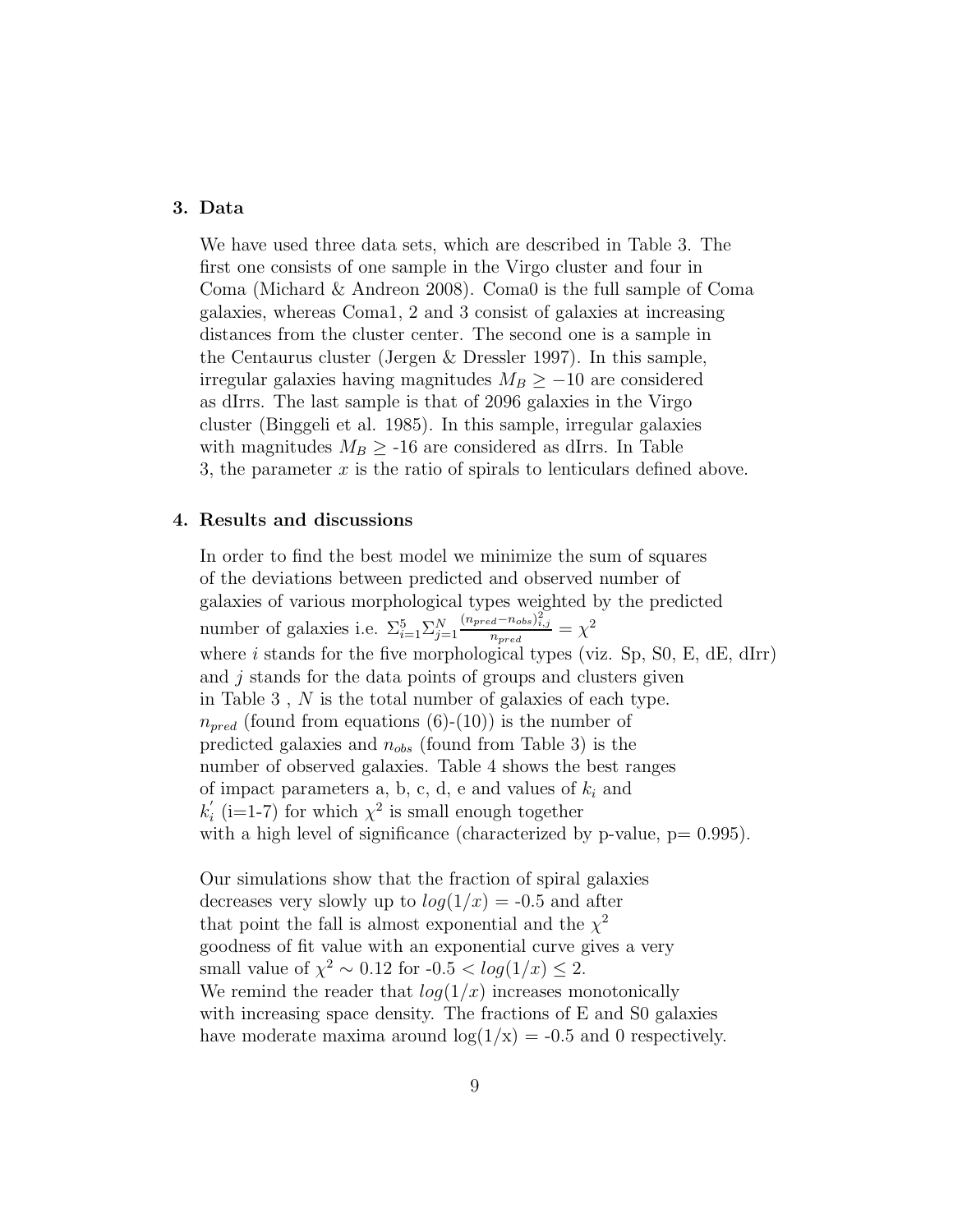The maximum of  $log(1/x)$  for Es occurs at a lower space density than that of S0s. This must be due to the formation process of the latter, by gas stripping in Spirals, which is favored by high density environments. The peak for S0 galaxies at  $log(1/x) = 0$  is close to the value found by Okazaki & Taniguchi (2000), but the peak for ellipticals is at a lower value than the one found by them.

In our simulations, the fraction of dE galaxies has a pronounced peak at  $log(1/x) \simeq 0$  and it decreases at higher values of  $log(1/x)$ , i.e. as  $\log(1/x)$  tends to 2 the fraction is close to zero (Fig.2, green solid line). The fraction of dIrrs is much smaller than that of dEs and it is also a decreasing function of space density. The low number of dIrrs compared to dEs at medium densities may be due to the fact that gas stripping from a large number of dIrrs by neighboring galaxies leads to the formation of dEs (van Zee et al. 2004). The fall in the fraction of dEs at still higher densities may be due to the decreasing fraction of spiral galaxies in the high-density regime taking part in the interaction. There are also very few dwarfs in regions of low space density. This is consistent with observations (Yahil et al.1998; Shanks et al 2001; Mathews et al. 2004).

The observed fraction of galaxies

of various morphological types is in the range  $-0.5 < log(1/x) < 0.5$ (see Fig.2 and Table 3). Ann (2007) observed various dwarf galaxies in the local Universe and derived the local density  $(\rho)$  by calculating the mass of galaxies with a projected distance of 1 Mpc and a line of sight velocity difference less than 500 km/s assuming constant M/L. Ann (2007) plotted the fraction of 'dE,N', Im, dS0 and dE versus  $log(\rho)$  and found that the majority of dE galaxies are located in the overdense regions, with a peak around  $log(\rho) \sim 1$ . This is similar to our result that dE occurs in dense regions (Fig.2) i.e. in clusters of galaxies rather than in the field.

We now turn to the number of galaxies of various morphological types produced in our simulations. dEs and dIrrs have their maxima around  $\hat{k}_i = 2$  and  $k'_i = 1$ , (i = 1-7) respectively from best fitting.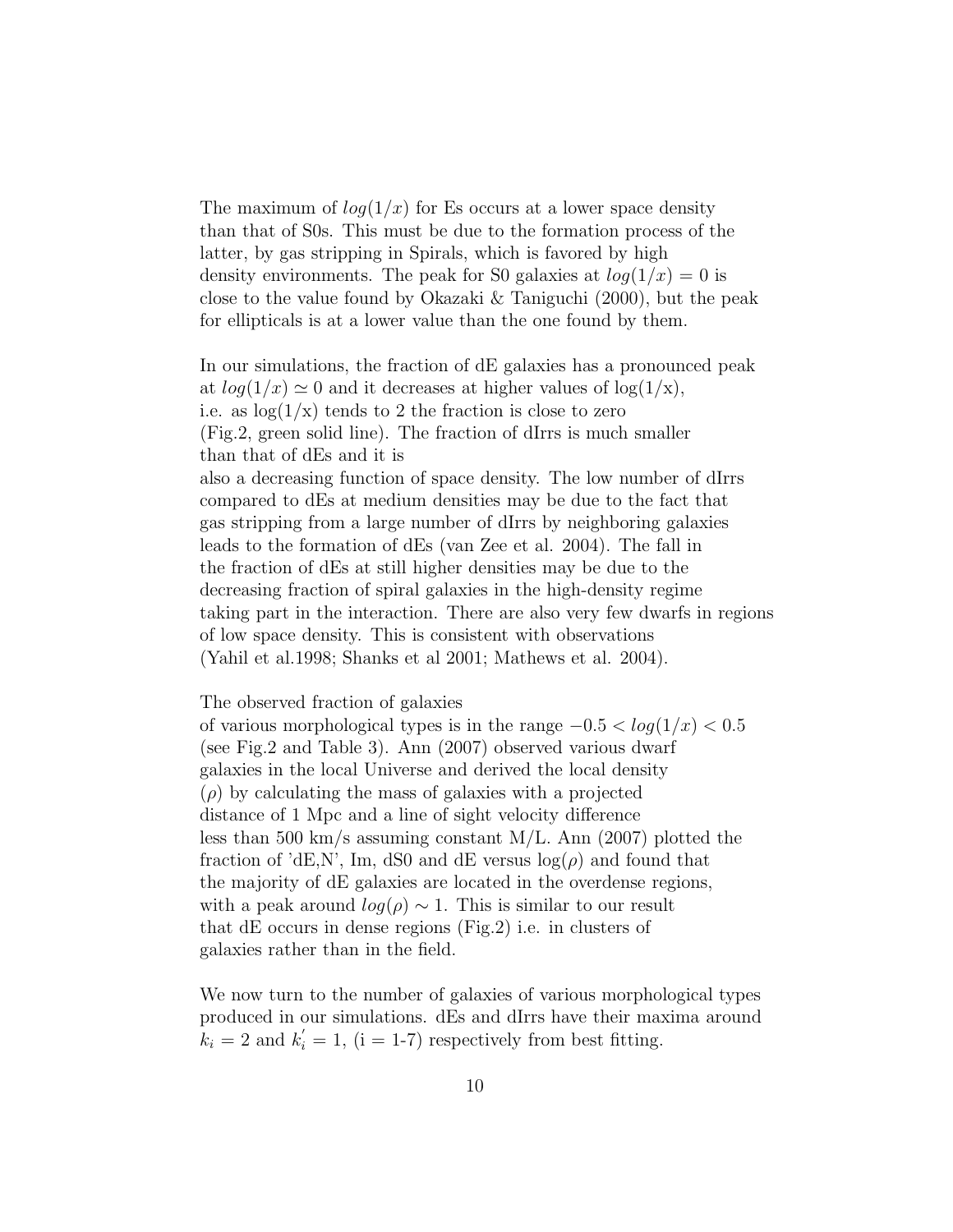This is almost consistent with the observations of dwarf galaxies in individual galaxy interaction (Table 5) i.e. the maximum values of  $k_i$  and  $k_i^{\prime}$  $i_i$  (i =1-7) in Fig.3 are 2 and 1 which are close to the values  $1/2/3$  for most of the observations in Table 5. It is to be mentioned that the type of dwarf galaxies has not been specified in Table 5. In the highest density regime (viz.  $log(1/x)$  in the range 0 - 2), the formation rates of dwarf galaxies of both types in individual interaction are roughly constant (viz.  $k_i \sim 2$  for dEs and  $k'_i \sim 1$ for dIrrs).

The curve for  $k_1$  (in magenta) runs higher than the other curves in the top right graph of Fig.3, whereas the curve for  $k'_2$ 4 (in cyan) runs higher than the other ones in the bottom right graph of Fig.3. Now  $k_1$  is the number of dEs formed from Sp+Sp interaction (viz Table 2) and  $k'_4$  $\frac{1}{4}$  is the number of dIrrs formed from Sp+S0 interaction. Hence the formation of dIrrs is preferred in Sp+S0 interaction compared to Sp+Sp for dEs. Kaviraj et al.(2012) have performed a statistical observational study of tidal dwarf populations using a homogeneous catalogue of galaxy mergers from SDSS. They found that mergers producing tidal dwarfs involve two progenitor spirals in 95% of the cases and at least one progenitor spiral in the remaining cases. The fraction of tidal dwarfs where both parents are of early type is less than 2%. These results are almost consistent with the results in the present paper.

The main innovation of the present model, compared to those of Silk & Norman (1981) and Okazaki & Taniguchi (2000) is that we are able to trace separately the formation of dEs and dIrrs as a function of increasing space density using the environmental parameter Θ. This is important because the formation of dE or dIrr galaxies constrained by the tidal environment remained controversial. It has been claimed that dEs are transformed from dIrrs when enough gas is expelled as a result of tidal influence by neighbouring galaxies (van Zee et al. 2004; Dunn 2010). Hence the question remained how these two types of dwarf galaxies are formed. We have incorporated the above idea in the present model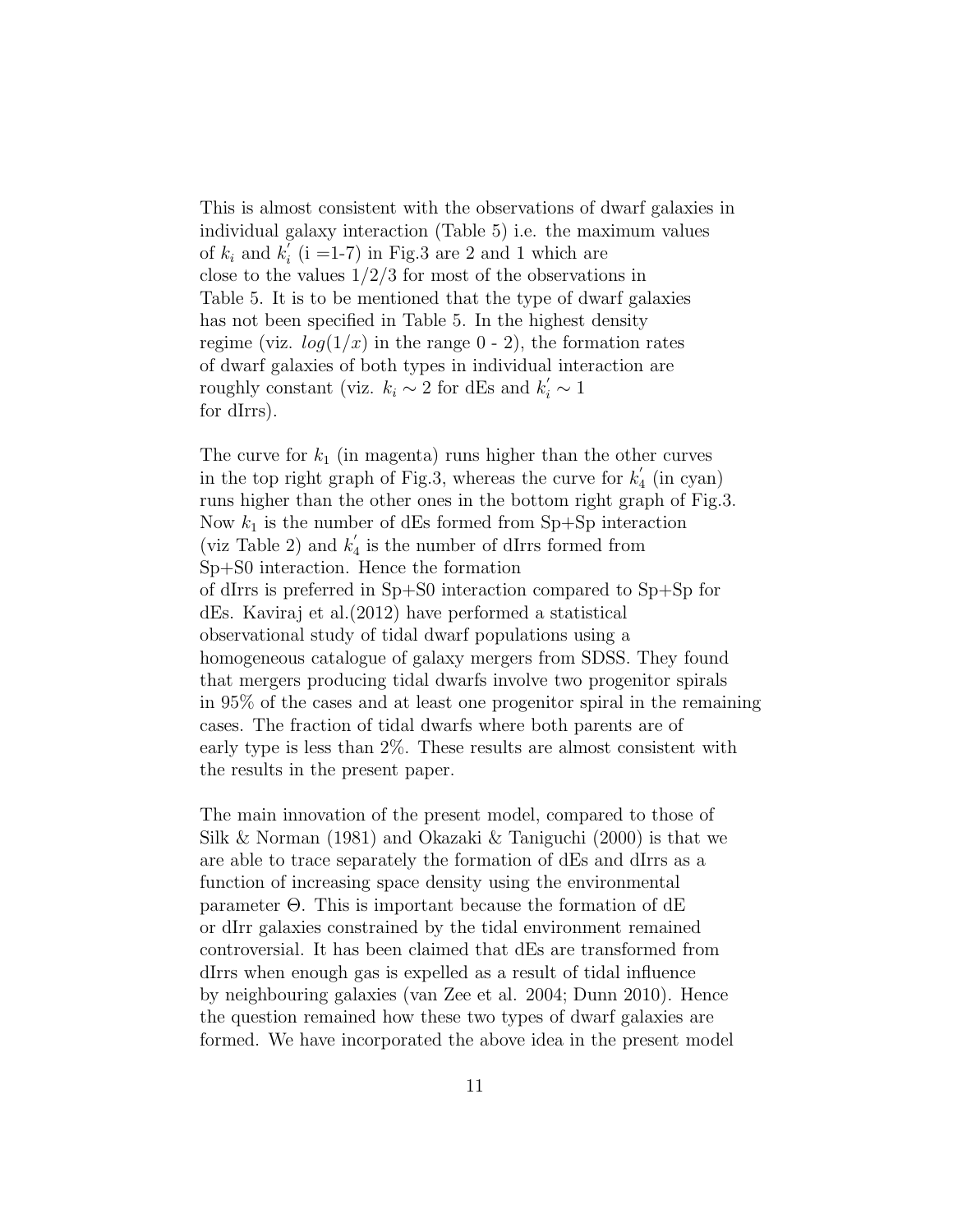by assuming that the formation of dEs or dIrrs depends on a random variable  $\Theta$  (Karachentsev et al. 2004). We indeed found in an earlier paper (Chattopadhyay et al. 2010) that dE galaxy formation is preferred when  $\Theta > 0$  and that of dIrrs when  $\Theta < 0$ . We also considered values of  $log(1/x)$  up to 2, thus reflecting the proper trend of number density of the different galaxy types as a function of increasing space density, whereas Okazaki & Taniguchi (2000) only considered values of  $log(1/x)$  up to 1. In conclusion, assuming that most of the present-day dwarf galaxies originate from galaxy interactions, we have been able to find model parameters (a, b, c, d, e) which give results in agreement with the observations in different environments. This suggests that most present-day dwarfs were formed in protogalaxy interactions, and that they are not building blocks of the hierarchical formation of galaxies.

#### 5. Acknowledgements

T. C. thanks DST, India for supporting her a Major Research Grant. The authors are very grateful for the various points suggested by the referee for improving the work. The authors are also grateful to A.K. Chattopadhyay for his fruitful suggestions.

# 6. Appendix 1: Generation of random sample from Gamma distribution

The probability density function (pdf) of the Gamma distribution of a random variable X (here  $\Theta$ ) is  $f(x; k, \theta) = \frac{x^{k-1}e^{-\frac{x}{\theta}}}{\theta^k\Gamma^k}$  $\frac{f^{-1}e^{-\theta}}{\theta^k\Gamma^k}$ , for  $x>0, \theta>0$ where k is the shape parameter and  $1/\theta$  is its rate parameter. Now for a given pdf  $f(x)$ , the cumulative distribution function (cdf),  $F(x) = P(0 \le X \le x) = \int_0^x f(x) dx$ . where  $F(x)$  is a random number r and  $0 < r, 1$ . Then  $x = F^{-1}(r)$ generates a sample value  $x$  of  $X$  for a randomly chosen  $r$ . Since the Gamma distribution is one of the many distributions from which it is difficult or even impossible to directly simulate by the above inverse transform, we use the Accept-Reject method by which samples can be generated from the target density  $f(x)$  through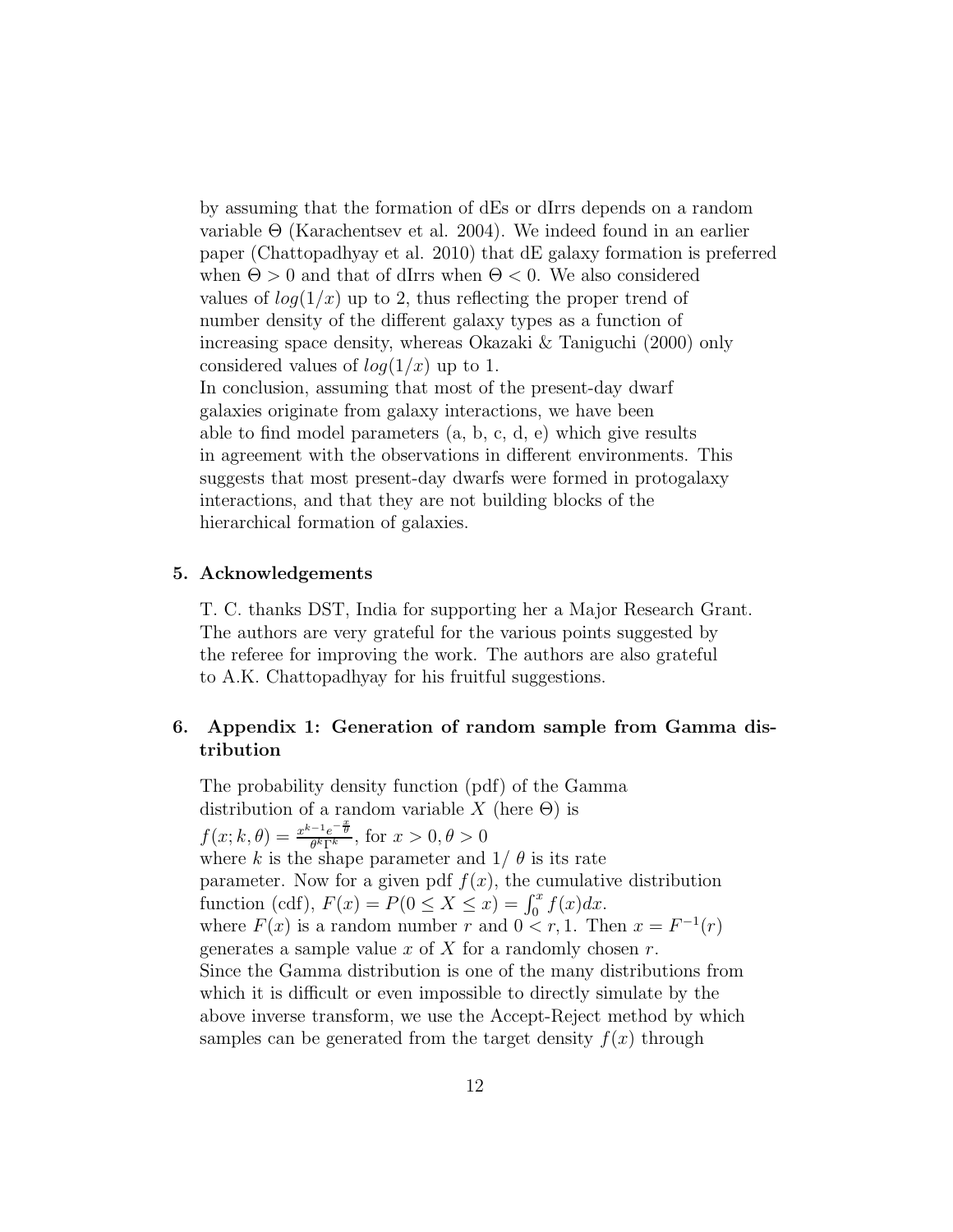another density  $q(x)$ , known as the instrumental density.

If  $f$  is the density of interest (which is Gamma in our case) known as target density on an arbitrary space we can write  $f(x) = \int_0^{f(x)} dr$ . Thus f appears as the marginal density of the joint distribution  $(x, R) \sim uniform\{(x, r), 0 < r < f(x)\}.$ Hence simulating  $X \sim f(x)$  is equivalent to simulating  $(X, R) \sim \text{uniform}\{(x, r), 0 < r < f(x)\}\.$  As the simulation of the uniform pair  $(X, R)$  is often not straightforward we use the following simplification (Robert & Casella 2004) Let  $X \sim f(x)$  and let  $g(x)$  be a density function that satisfies  $f(x) \leq Mg(x)$  for some constant  $M \geq 1$ . Then to simulate  $x \sim x$  it is sufficient to generate  $Y \sim g(y)$  and  $R|Y \sim \text{uniform}(0, Mg(y))$  until  $0 < r < f(y)$ Thus we have the algorithm: Step 1: Generate  $X \sim g$  and  $R \sim \text{uniform}(0, 1)$ Step 2: Accept  $Y = X$  if  $r < \frac{f(x)}{Mg(x)}$ Step 3: Return to Step 1 otherwise. For our situation the target density  $f(x)$  is  $Gamma(k, \theta)$ . We take the instrumental density  $g(x)$  as  $Gamma(a, b)$  where  $a = [k]$  and without loss of generality we assume  $\theta = 1$ . Then  $M = b^{-k} \left( \frac{k-a}{(1-b)} \right)$  $\frac{k-a}{(1-b)e}$ <sup>k-a</sup> The optimum choice of b for simulating from  $Gamma(k, 1)$ is  $b = \frac{a}{a}$  $\frac{a}{\alpha}$ .

# 7. Appendix 2: Derivation of equations 6 to 10

Dividing equation (1) by equation (2),

$$
\frac{dn_{Sp}}{dn_{S0}} = \frac{-2an_{Sp}^2 - n_{S0}n_{Sp}}{an_{Sp}^2 - bn_{S0}n_{Sp} - dn_{S0}^2 + en_{S0}n_{Sp}}
$$

1.e.

$$
dn_{Sp} = \frac{-2ax^2 - x}{ax^2 + (e - b)x - d} \left(\frac{1}{x} dn_{Sp} - \frac{n_{S0}}{x} dx\right)
$$

[Since,

$$
x = \frac{n_{Sp}}{n_{S0}} \ i.e. \ d n_{Sp} = x d n_{S0} + n_{S0} dx \ i.e. \ d n_{S0} = \frac{1}{x} d n_{Sp} - \frac{n_{S0}}{x} dx
$$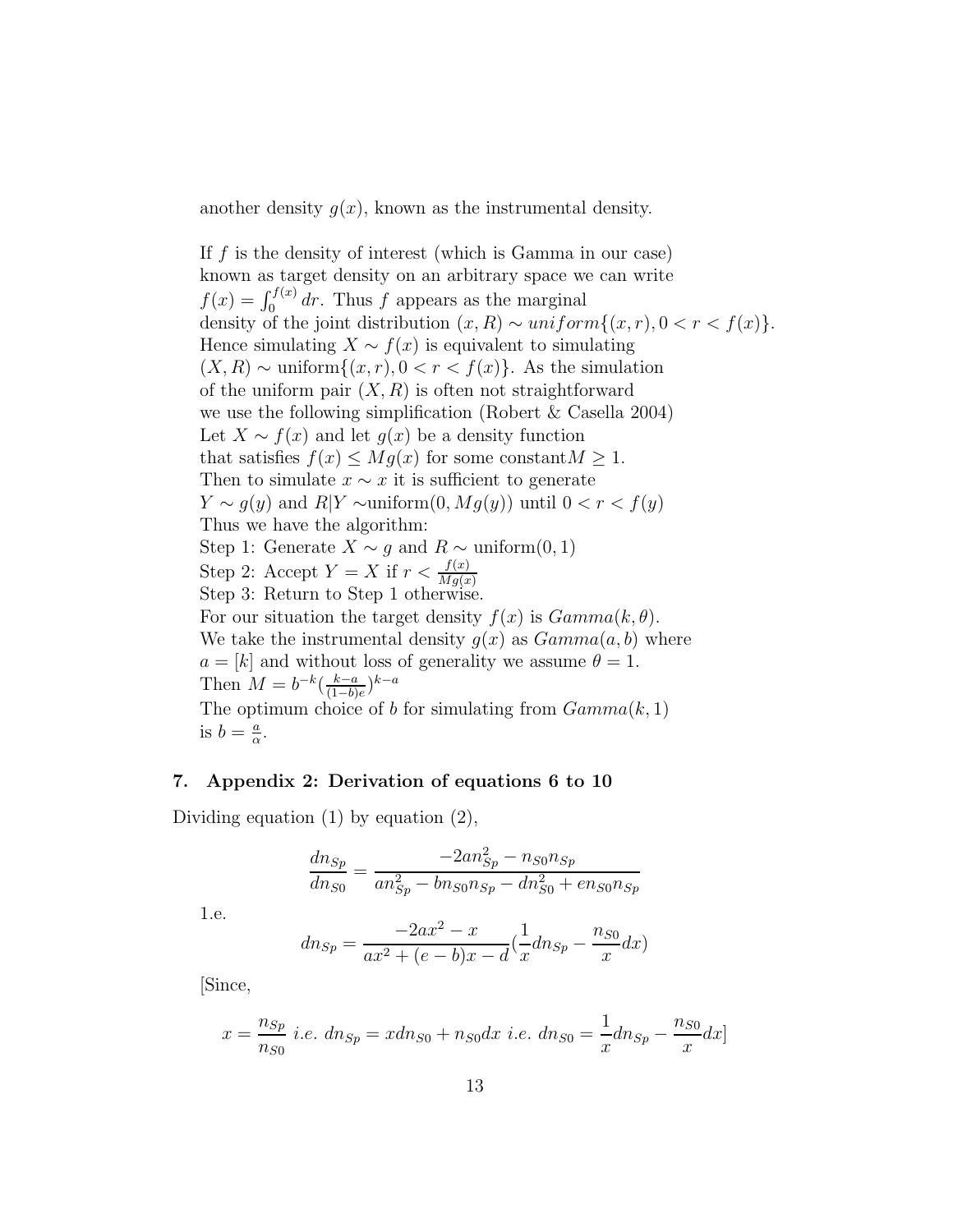i.e.

$$
\{1 + \frac{2ax + 1}{ax^2 + (e - b)x - d}\}dn_{Sp} = \{\frac{2ax + 1}{ax^2 + (e - b)x - d}\}dx \; (\frac{n_{Sp}}{x})
$$

i.e.

$$
\frac{dn_{Sp}}{n_{Sp}} = \frac{2ax+1}{\{ax^2 + (2a+e-b)x + (1-d)\}x}
$$

Integrating between  $\infty$  and  ${\bf x}$  and assuming at  ${\bf x}=\infty$  ,  $n_{Sp}=n_0,$ 

$$
ln(\frac{n_{Sp}}{n_0}) = -\int_x^{\infty} \frac{(2ax+1)dx}{\{ax^2 + (2a+e-b)x + (1-d)\}x}
$$

i.e.

$$
ln(\frac{n_{Sp}}{n_0}) = -\int_x^{\infty} \left[\frac{1}{x} - \frac{1}{2}\left\{\frac{2ax + (2a + e - b) + (e - b - 2a)}{ax^2 + (2a + e - b)x + (1 - d)}\right\} + \frac{d}{(1 - d)}\left\{\frac{1}{x} - \frac{ax + (2a + e - b)}{ax^2 + (2a + e - b)x + (1 - d)}\right\}\right] dx
$$

i.e.

$$
ln(\frac{n_{Sp}}{n_0}) = -[\frac{1}{2}ln{\frac{x^2}{ax^2 + (2a + e - b)x + (1 - d)}} + \frac{1}{2}(\frac{d}{1 - d})ln{\frac{x^2}{ax^2 + (2a + e - b)x + (1 - d)}}]_{x}^{\infty}
$$

$$
-\frac{(2a + e - b)d}{(1 - d)}\int_{x}^{\infty} \frac{dx}{ax^2 + (2a + e - b)x + (1 - d)}
$$

i.e.

$$
ln(\frac{n_{Sp}}{n_0}) = ln\{\frac{ax^2}{ax^2 + (2a + e - b)x + (1 - d)}\}^{\frac{1}{2(1 - d)}}
$$

$$
+ \frac{(2a + e - b)d}{(1 - d)a\Delta} [tan^{-1}\{\frac{x + \frac{(2a + e - b)}{2a}}{\Delta}\} - \frac{\pi}{2}]
$$

where

$$
\Delta^2 = \frac{1-d}{a} - \left\{ \frac{(2a + e - b)}{2a} \right\}^2 > 0
$$

otherwise  $\Delta$  hence  $ln(\frac{n_{Sp}}{n_0})$  $\frac{\log p}{n_0}$ ) will be imaginary.

Hence,

$$
\frac{n_{Sp}}{n_0} = \left[ \left\{ \frac{ax^2}{ax^2 + (2a + e - b)x + (1 - d)} \right\}^{\frac{1}{2(1 - d)}} \right]
$$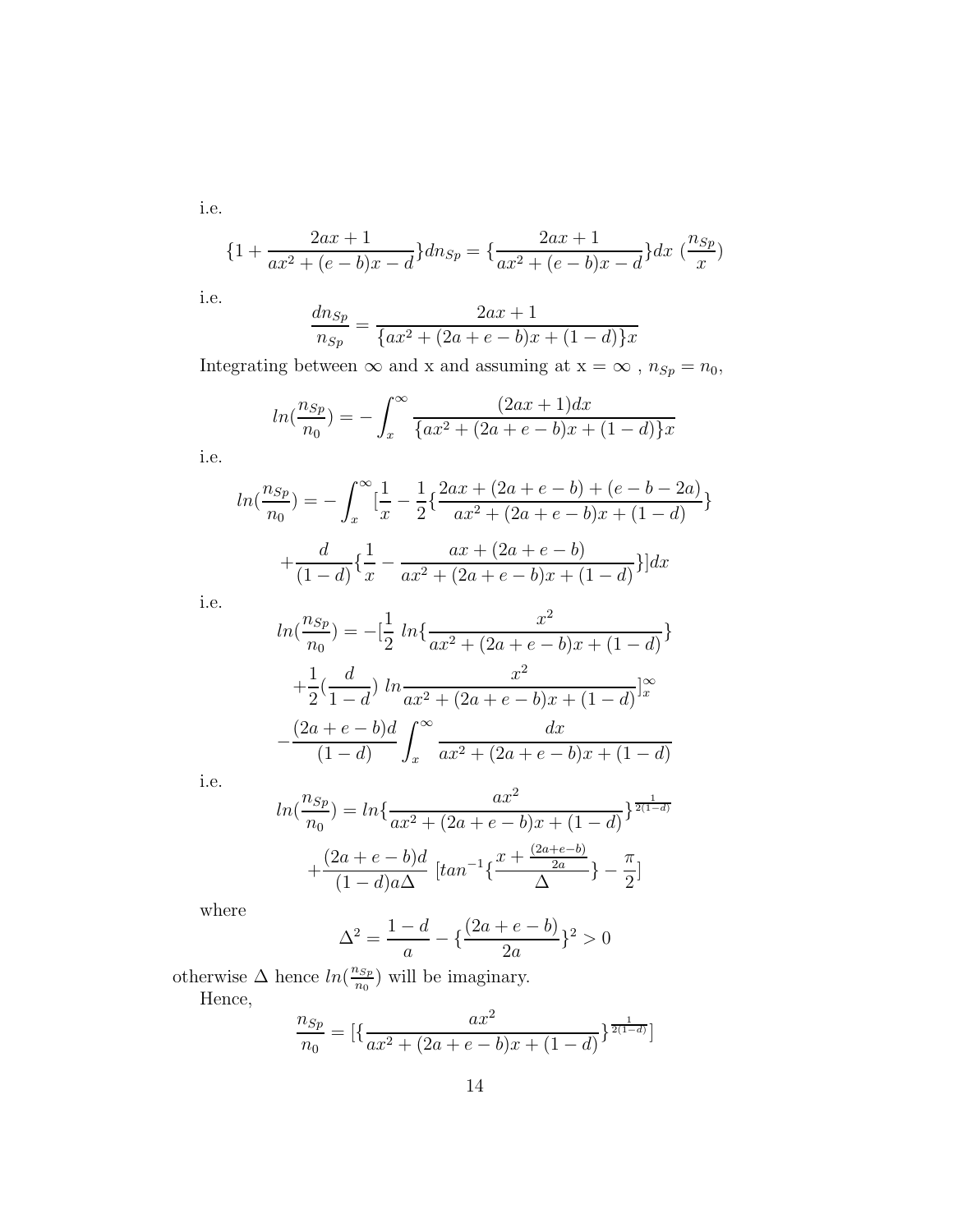$$
.exp[\frac{(2a + e - b)d}{(1 - d)a\Delta}(tan^{-1}\{\frac{2ax + (2a + e - b)}{2a\Delta}\} - \frac{\pi}{2})]
$$

From equation (3)

$$
dn_E = \left\{ \frac{(1-a)x^2 + bx + cx + d}{-2ax^2 - x} \right\} \left\{ x \cdot \frac{(ax^2 - bx + ex - d)}{(1-a)x^2 + (b+c)x + d} dn_E + \frac{n_{Sp}}{x} dx \right\}
$$

i.e.

$$
[1 + \frac{ax^2 + (e - b)x - d}{2ax + 1}]dn_E = -\frac{n_{Sp}\{(1 - a)x^2 + (b + c)x + d\}}{x^2(2ax + 1)}dx
$$

i.e.

$$
dn_E = -\int_{\infty}^{x} \frac{n_{Sp}\{(1-a)x^2 + (b+c)x + d\}}{x^2 \{ax^2 + (2a + e - b)x + 1 - d\}}
$$

i.e.

$$
dn_E = \int_x^{\infty} \frac{n_{Sp}\{(1-a)x^2 + (b+c)x + d\}}{x^2 \{ax^2 + (2a + e - b)x + 1 - d\}}
$$

Again dividing equation (5) by equation (1) and using

$$
x = \frac{n_{Sp}}{n_{S0}}
$$

$$
\frac{dn_{dE}}{dn_{Sp}} = -\frac{\{k_1a + k_2(1-a)\}x^2 + [k_3b + k_4c + k_5\{1 - (b+c+e)\}]x + dk_6 + (1-d)k_7}{2ax^2 + x}
$$

i.e.

$$
dn_{dE} = -\frac{(Ax^2 + Bx + C)}{x(2ax + 1)} [x \frac{dn_{Sp}}{dn_{dE}} . dn_{dE} + \frac{n_{Sp}}{x}]
$$

where

$$
A = k'_1 a + k'_2 (1 - a)
$$
  
\n
$$
B = k'_3 b + k'_4 c + k'_5 \{1 - (b + c + e)\}
$$
  
\n
$$
C = dk'_6 + (1 - d)k'_7
$$

Hence ,

$$
dn_{dE} = -\frac{(Ax^2 + Bx + c)}{x(2ax + 1)} [x \frac{(ax^2 - bx + ex - d)}{(Ax^2 + Bx + c)} dn_{dE} + \frac{n_{Sp}}{x} dx]
$$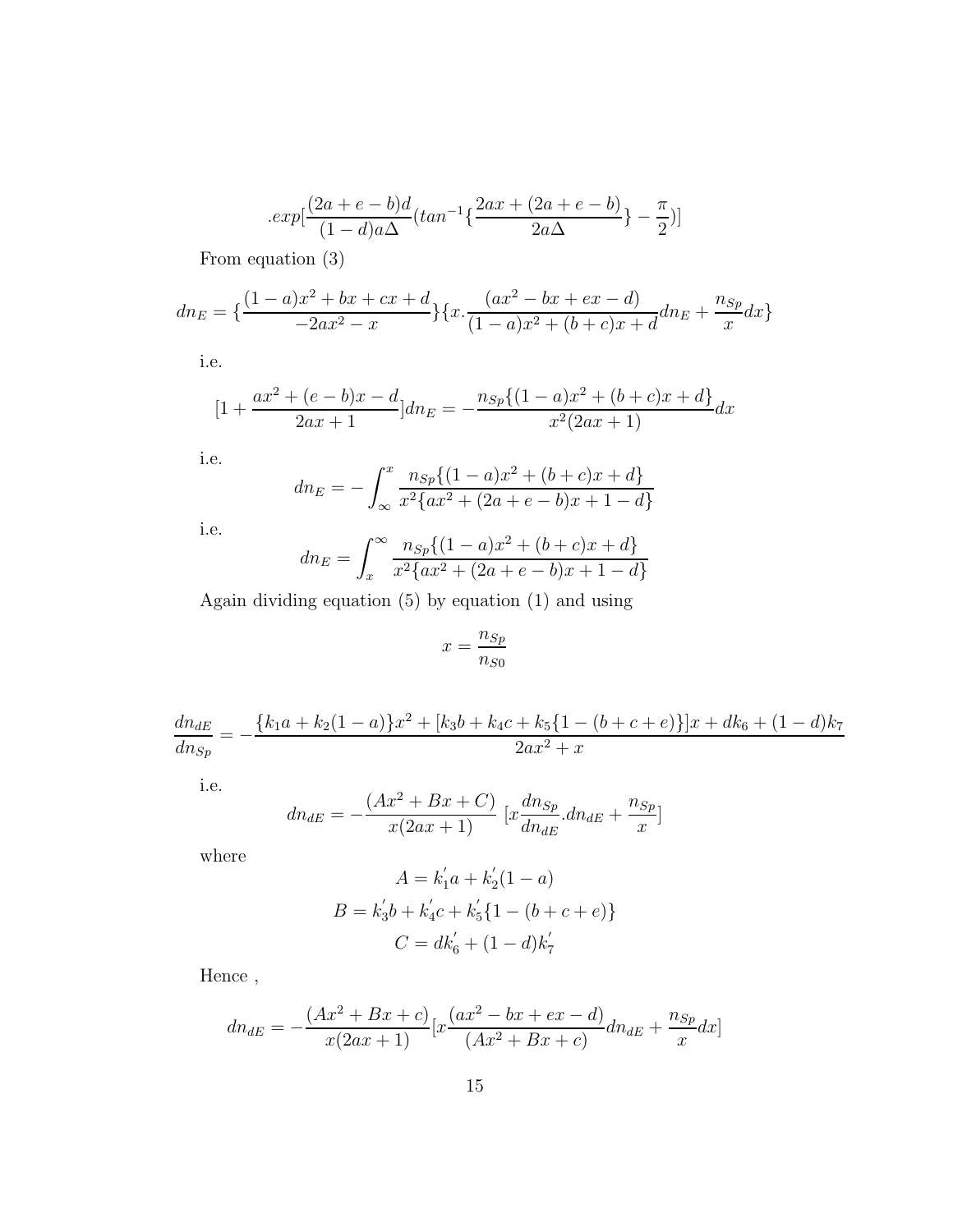i.e.

$$
\left\{\frac{ax^2 + (2a + e - b)x - d + 1}{(2ax + 1)}\right\}dn_{dE} = -\frac{(Ax^2 + Bx + C)n_{Sp}}{x^2(2ax + 1)}dx
$$

i.e.

$$
n_{dE} = \int_{x}^{\infty} \frac{(Ax^2 + Bx + C)n_{Sp}}{x^2 \{ax^2 + (2a + e - b)x + (1 - d)\}} dx
$$

Similarly the integral follows for  $n_{dIrr}$ . The system of equations (6) - (10) have implicit solution because each time during evaluation of the integrals  $(8)$  - (10) values of  $n_{Sp}$  are used which is a dependent variable of x.

#### References

- Allam, S.S., Tucker, D,L,.Kent,S.et al. 2007,ASPC, 382, 261.
- Ann, H.B. 2007, in Dark Galaxies and Lost Baryons, Proceedings IAU Symposium No. 244, eds. J.I. Davies & M. J. Disney, p.346.
- Ashman, K. M., & Zepf, S. E. 1992, ApJ, 384, 50.
- Barnes, S. A., & Hernquist, L. 1992, Nature, 360, 715.
- Bergvall, N., & Johansson, L. 1985, A&A, 149, 475.
- Braine, J., Lisenfeld, U., Due, P-.A., & Leon, S. 2000, Nature, 403, 867.
- Binggeli, B., Sandage, A.,& Tammann, G.A. 1985, AJ, 90, 1681.
- Binggeli, B., Tarenghi, M., & Sandage, A. 1990, A&A, 228, 42.
- Bournaud, F.& Duc, P.A.2006, A&A, 456, 481.
- Bournaud, F. 2010, AdAst, 735284.
- Chattopadhyay, A., Chattopadhyay, T., Davoust, E., Mondal,& S., Sharina, M., 2009. ApJ 705, 1533.
- Chattopadhyay, T., Sharina, M., & Karmakar, P. 2010, ApJ, 724, 678.
- Chattopadhyay, T., Sharina, M., Davoust, E., De, T., & Chattopadhyay, A.K., 2012. ApJ 750, 91.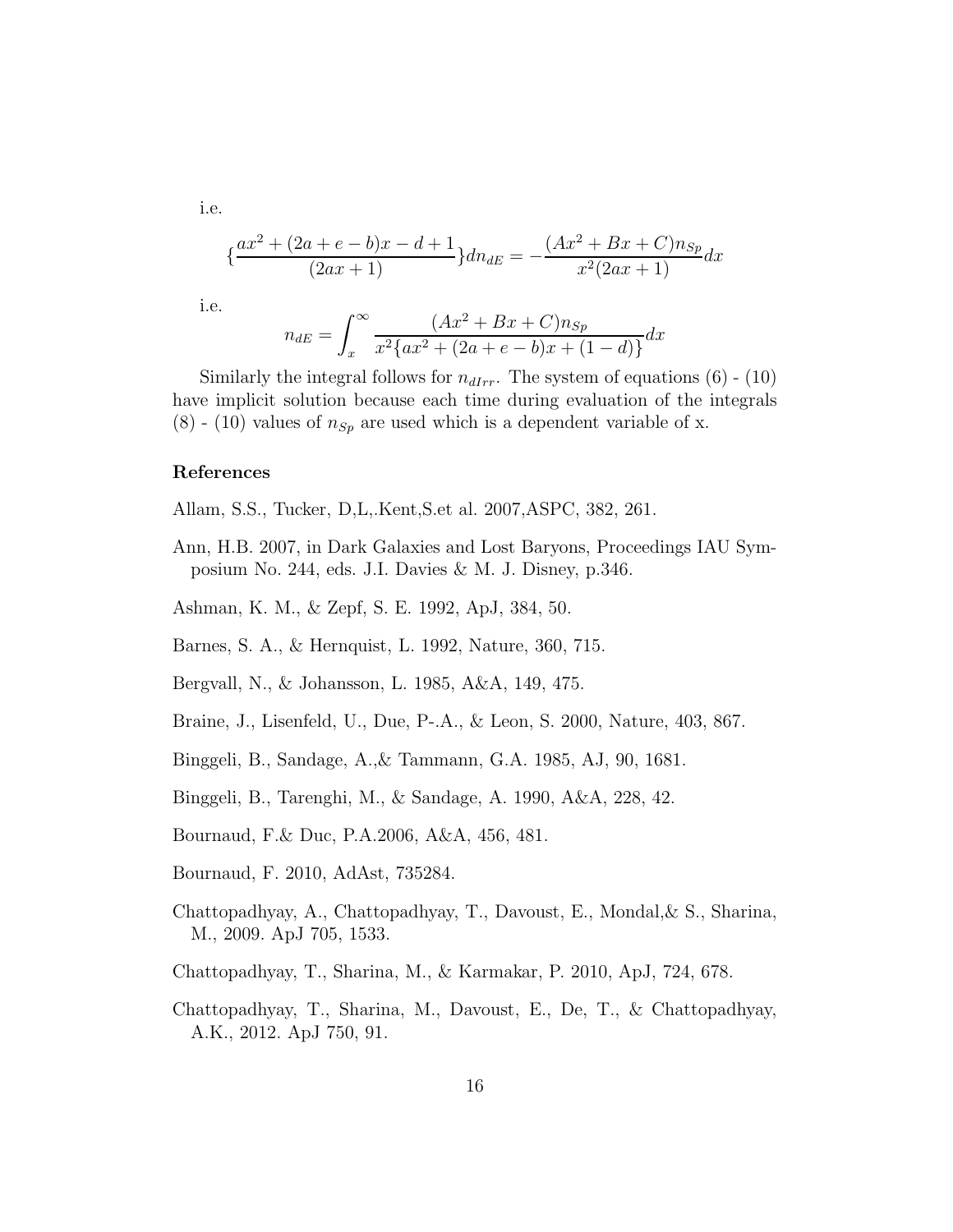Chattopadhyay, T., & Karmakar, P. 2013, New Astronomy 22, 22.

- Côté, P., Marzke, R. O., & West, M. J. 1998, ApJ, 501, 554.
- Dabringhausen J.& Kroupa P., 2013, MNRAS in press, [arXiv:1211.1382](http://arxiv.org/abs/1211.1382)
- Dabringhausen, J., Hilker, M.& Kroupa, P.2008, MNRAS.386, 864.
- ] Davis, M., Peebles, P. J. E.1977,ApJS 34,425.
- Dekel, A., & Silk, J. 1986, ApJ, 303, 39.
- Delgado-Donate, E.J.,  $Mu\^o z$ -Tur $\hat{n}o'n$  C., Deeg, H.J. et al. 2003, A&A, 402, 921.
- Dressler, A., Oemler, A. J., Couch, W. J. et al. 1997, ApJ, 490, 577.
- Dressler, A. 1980, ApJ, 236, 351.
- Duc, P. A., & Mirabel, I. F. 1994, A&A, 289, 83.
- Duc, P. A., & Mirabel, I. F. 1998, A&A, 333, 81.
- Duc, P.A.,Braine, J.,Lisenfeld,U. et. al. 2007, A&A, 473, 187.
- Dunn, J. M., 2010, MNRAS, 408, 392.
- Efstathiou, G.1979, MNRAS,187, 117.
- Ellis, R.S.,Smail, I.,Dressler,A. et al. 1997, ApJ, 483, 582.
- Ferguson, H. C., & Binggeli, B. 1994, A&AR, 6, 67.
- Ferreiro, D. L., Pastoriza, M. G., & Rickes, M. C. 2005, [\(arXiv:astro-ph/0510757\)](http://arxiv.org/abs/astro-ph/0510757).
- Frenk, C. S., Evrard, A. E., White, S. D. M., & Summers, F. J. 1996, ApJ, 472, 460.
- Forbes, D. A., Brodie, J. P., & Grillmair, C. J. 1997, AJ, 113, 1652.
- Ghigna, S., Moore, B., Governato, F. et al. 1998, MNRAS, 300, 146.
- Gott, J. R., Turner, E. L., & Aarseth, S. J.,1979, ApJ, 234, 13.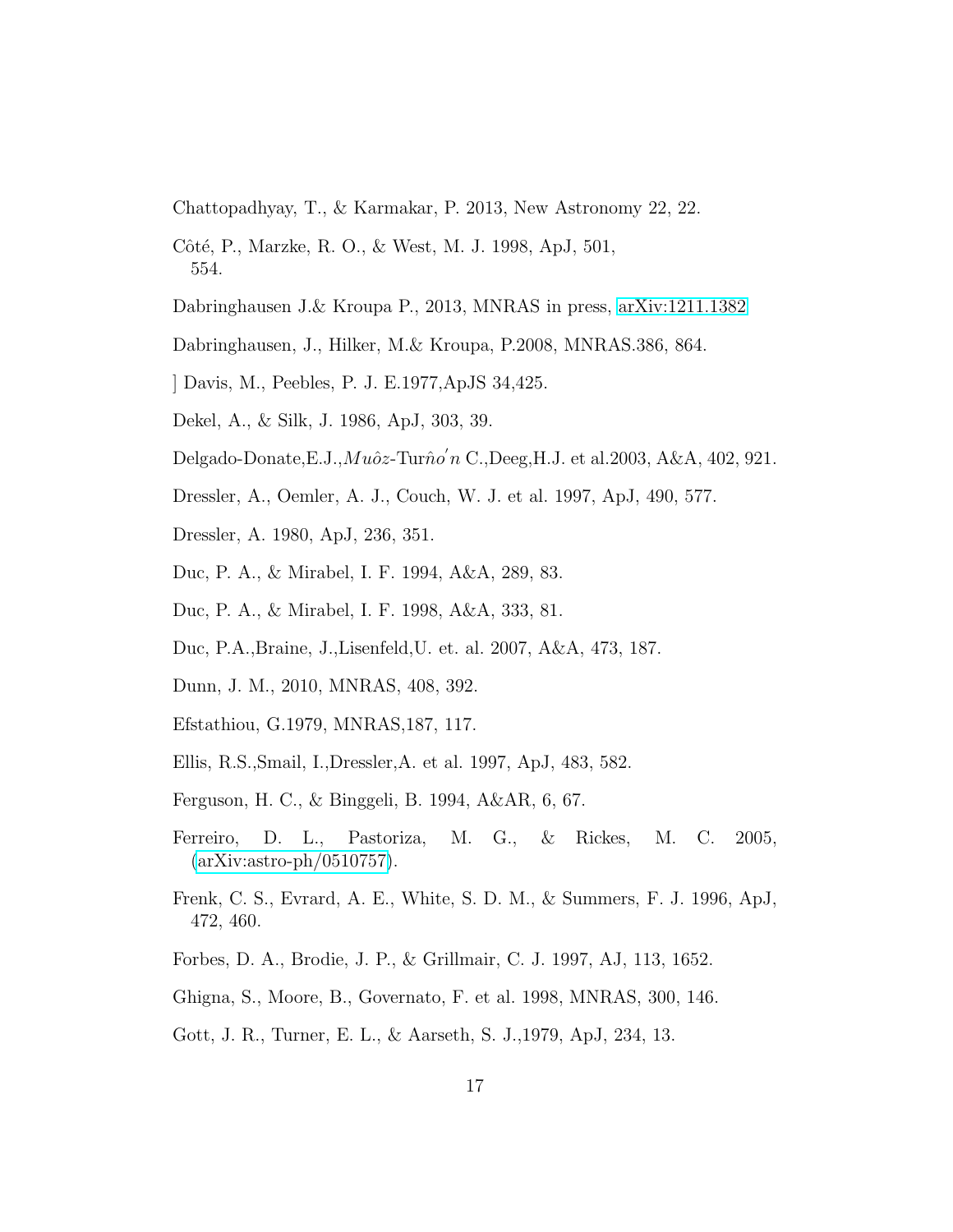- Hibbard, J.E., & Higdon, J.L. 2001, ASPC, 240, 226.
- Jerjen, H., & Dressler, A.1997, A&AS, 124, 1.
- Karachentsev, I. D., Karachentseva, V. E., Huchtmeier,W. K., & Makarov, D. I. 2004, AJ, 127, 2031.
- Kauffmann, G., Nusser, A., & Steinmetz, M. 1997, MNRAS, 286, 795.
- Kaviraj, S., Darg, D., Lintott, C., Schawinski, K., & Silk, J. 2012, MNRAS, 419, 70.
- Knierman, K.A.,Gallagher, S.C.,Charlton, J.C. et al. 2003, AJ, 126, 1227.
- Kormendy, J. 1985, ApJ, 295, 73.
- Kroupa P., 2012, PASA, 29, 395433.
- Larson, R. B. 1974, MNRAS, 166, 585.
- Mateo, M. 1998, A&A, 36, 435.
- Mathews, W. G., Chomiuk, L., Brighenti, F.,& Buote, D. A. 2004, ApJ, 616, 745.
- Michard, R., & Andreon, S.2008, A&A, 490, 923.
- Mirabel, I. F., Lutz, D., & Maza, J. 1991, A&A, 243, 367.
- Mondal, S., Chattopadhyay, A.K., & Chattopadhyay, T. 2008, ApJ,683, 172.
- Mundell, Carole G., James, Phil A., Loiseau, Nora. Schinnerer, Eva, & Forbes, Duncan A. 2004, ApJ, 614, 648.
- Mendes de Oliveira, C., Plana, H., Amram, P., Balkowski, C., & Bolte, M. 2000, ASPC, 197, 253.
- Okazaki, T., & Taniguchi, Y. 2000, ApJ, 543, 149.
- ]Peebles, P. J. E. 1974, ApJ, 189, 51.
- Robert, C.P. & Casella, C. 2004, in Monte Carlo Statistical Methods (Berlin: Springer), 45.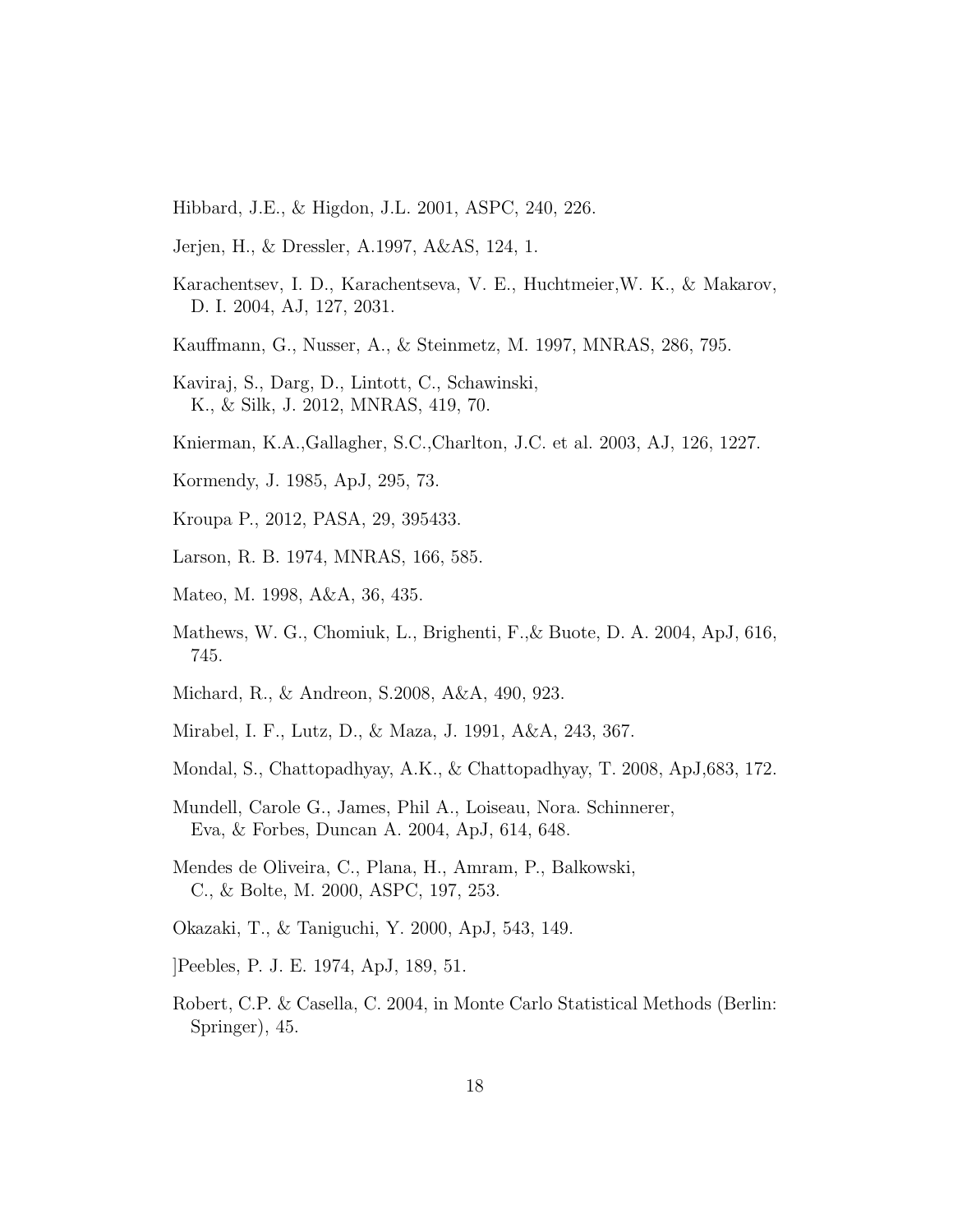Sandage, A., & Binggeli, B. 1984, AJ, 89, 919.

Schweizer, F. 1982, ApJ, 252, 455.

- Shanks, T.,Metcalfe,N.,& Fong, D. The Extragalactic Infrared Background and its Cosmological Implications, IAU Symposium,vol 204, eds.Martin, H & Michael, G.H.,p.347.
- Sheen, Y., Jeong, H., Yi, Sukyoung K. F., I., Lotz, J. M., Olsen, Knut A. G., Dickinson, M., Barnes, S., Park, J., Ree, C. H. et al. 2009, AJ, 138, 1911.
- Silk, J., & Norman, C. ApJ, 1981, 247, 59.
- Toomre, A. 1977, in The Evolution of Galaxies and Stellar Populations, ed. B. M. Tinsley & R. B. Larson (New Haven: YaleUniv. Press), 401.
- van Zee, L., Skillman, E.D., & Marth, P. 2004, AJ, 128, 121.
- van Dokkum, P.G. in Tracing Cosmic Evolution with Galaxy Clusters, eds. S. Borgani, M. Mezzetti & R. Valdarnni (San Fransisco: ASP), 265.
- White, S. D. M., & Frenk, C. S. 1991, ApJ, 379, 52.
- Weilbacher, P. M., Duc, P. -A., Fritze-v.Alvensleben, U., Martin, P., & Fricke, K. J. 2000, A&A, in press [\(astro-ph/0004405\)](http://arxiv.org/abs/astro-ph/0004405).
- White, S. D. M.& Rees, M. J. 1978, MNRAS, 183, 341.
- Yahil, A., Lanzetta, K. M.,& Fernandez-Soto,A. 1998[,arXiv:astro-ph/9803049.](http://arxiv.org/abs/astro-ph/9803049)
- Yoshida, M., Taniguchi, Y., & Murayama, T. 1994, PASJ, 46, L195.
- Zepf, S. E., Beasley, M. A., Bridges, T. J., Hanes, D. A., Sharples, R. M., Ashman, K. M., & Geisler, D. 2000, AJ, 120, 2928.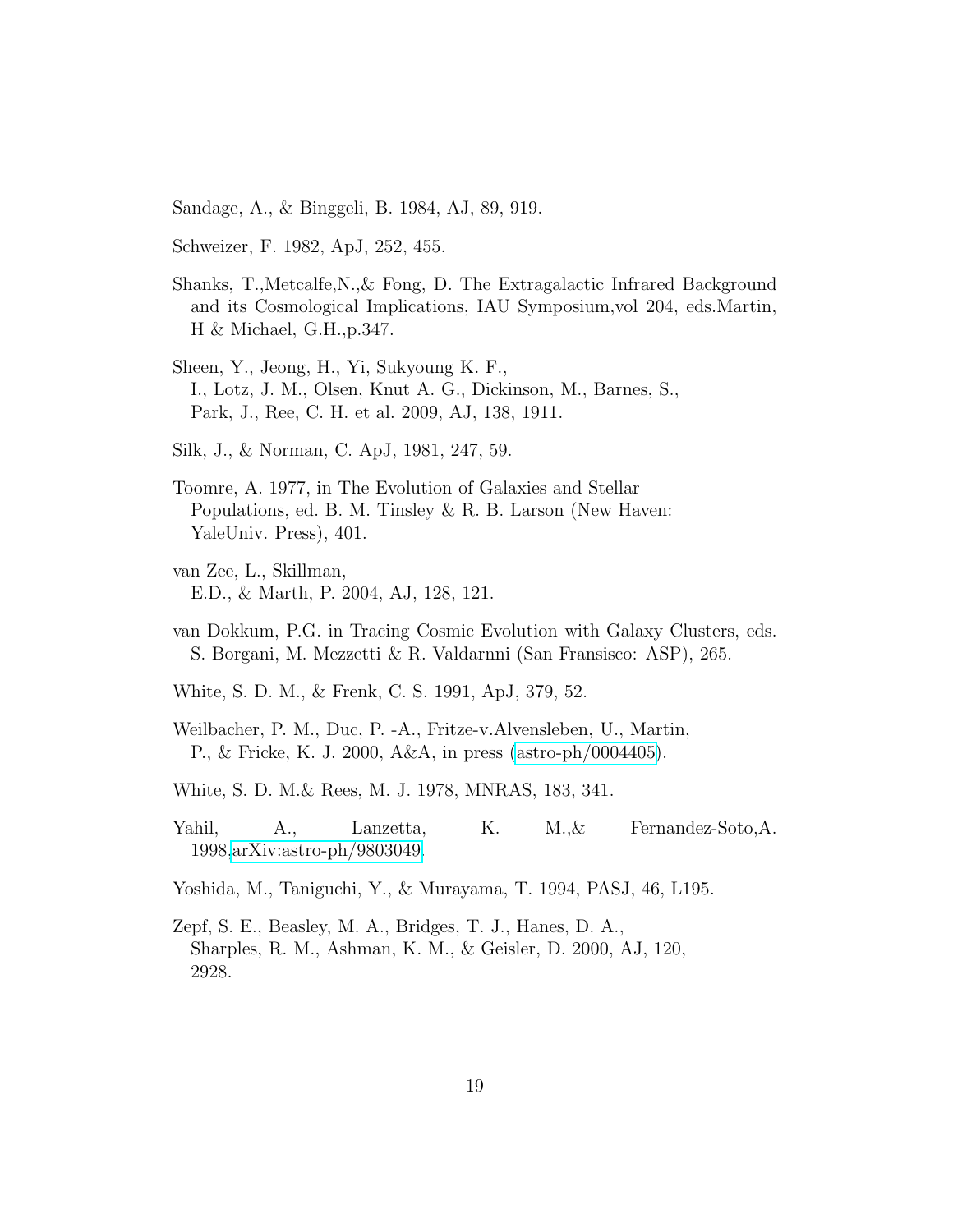

Figure 1: The generated values of  $\Theta$  from Gamma distribution.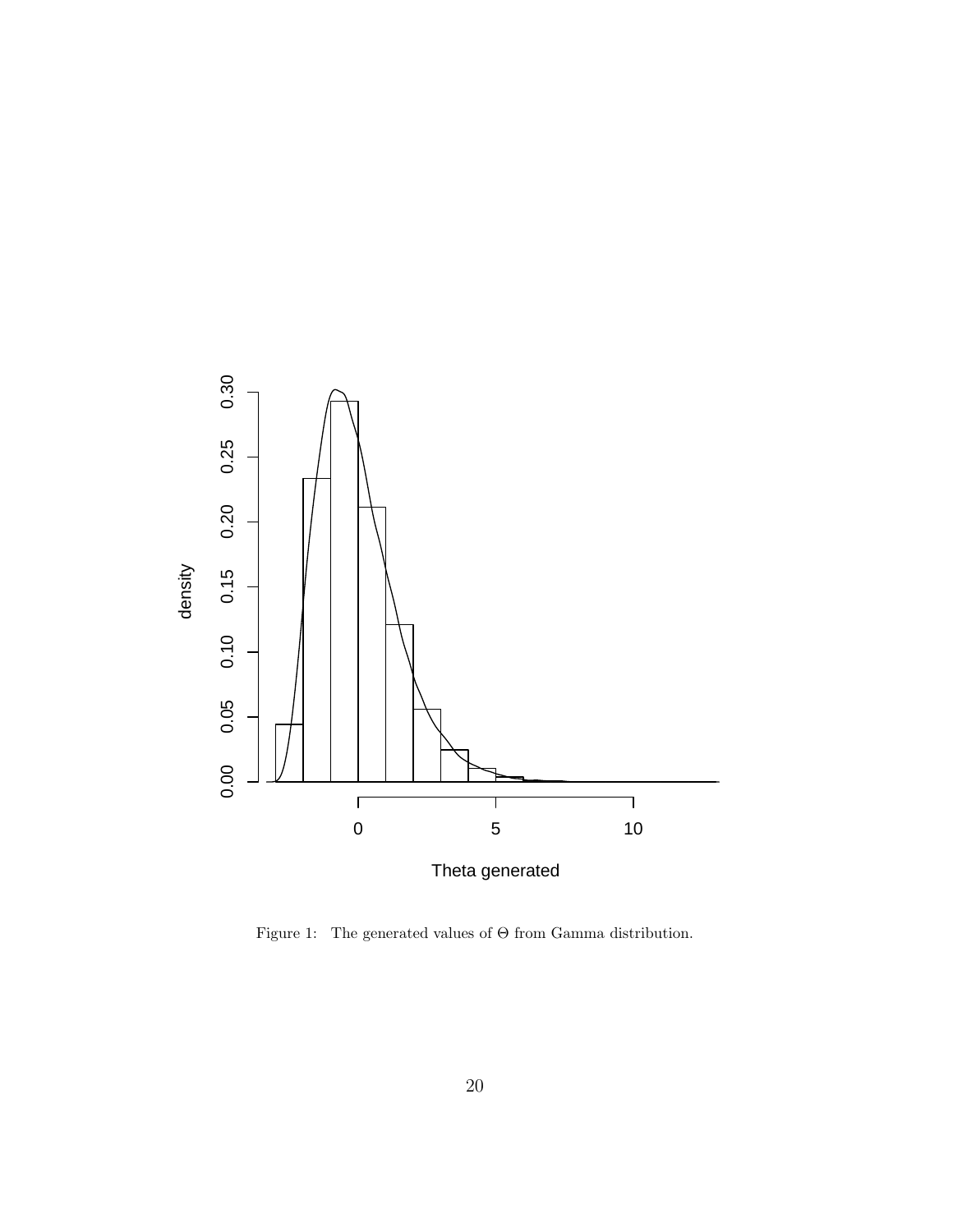

Figure 2: Simulated values of the fractions of galaxies of various morphological types with observed values for some of the values of inpact parameters as a function of  $log(1/x)$ . Magenta open diamonds are for Spiral galaxies, blue open circles are for S0 galaxies, black stars are for Ellipticals, green open triangles are for dEs and red solid circles are for dIrrs.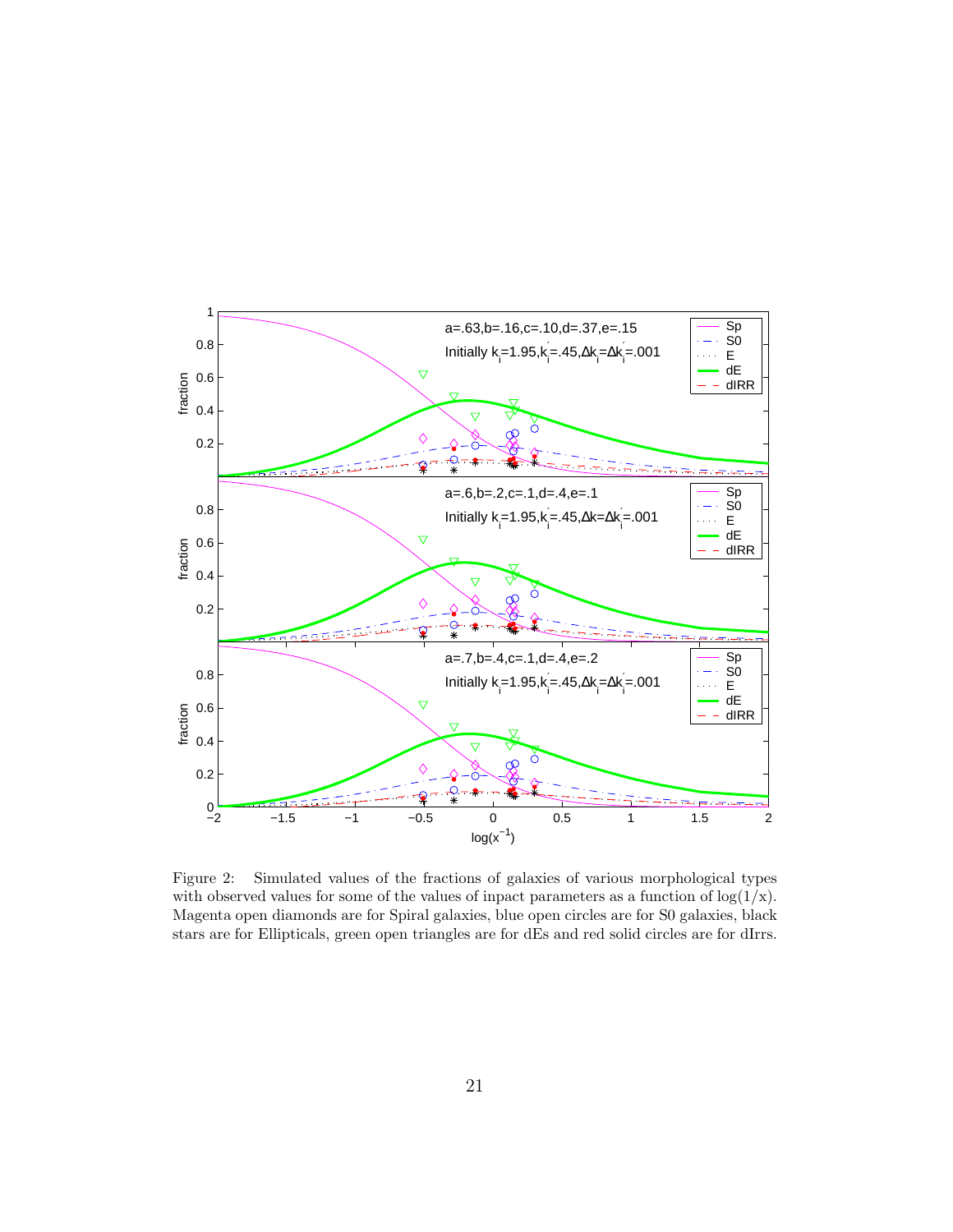

Figure 3: Simulated values for  $k_i$ , the number of dEs formed, and  $k_i$ , the number of dIrrs formed,  $(i=1-7)$ , as a function of space density.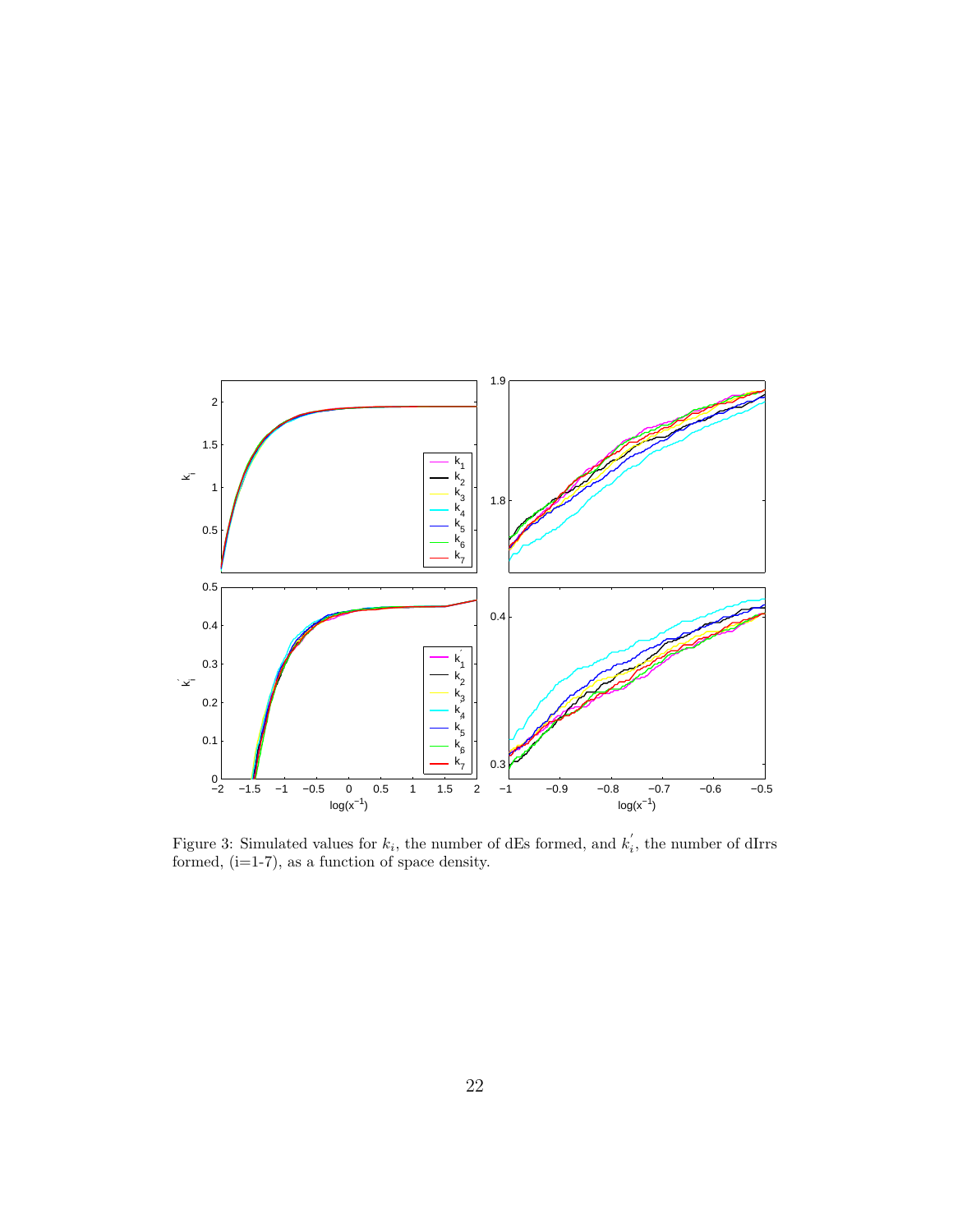| Galaxy names     | Θ      | T              | Galaxy names   | Θ      | $\mathbf T$ |
|------------------|--------|----------------|----------------|--------|-------------|
| E349-031         | 0.5    | 10             | <b>UGC7242</b> | 0.4    | 10          |
| E410-005         | 0.4    | $-1$           | DDO113         | 1.6    | 10          |
| E294-010         | 1.0    | $-3$           | DDO125         | $-0.9$ | 10          |
| KDG <sub>2</sub> | 0.4    | $-1$           | <b>UGC7605</b> | 0.7    | 10          |
| E540-032         | 0.6    | $-3$           | E381-018       | $-0.6$ | 10          |
| UGC685           | $-1.6$ | 9              | E443-09        | $-0.9$ | 10          |
| KKH <sub>5</sub> | $-1.2$ | 10             | <b>KK182</b>   | 1.2    | 10          |
| KKH <sub>6</sub> | $-0.8$ | 10             | <b>UGC8215</b> | $-0.5$ | 10          |
| <b>KK16</b>      | $-0.4$ | 10             | E269-58        | 1.9    | 10          |
| <b>KK17</b>      | $-0.3$ | 10             | <b>KK189</b>   | 2.0    | $-3$        |
| KKH34            | $-0.8$ | 10             | E269-66        | 1.7    | $-1$        |
| E121-20          | $-1.6$ | 10             | <b>KK196</b>   | 2.2    | 10          |
| E489-56          | $-2.1$ | 10             | <b>KK197</b>   | 3.0    | $-3$        |
| KKH37            | $-0.3$ | 10             | KKs55          | 3.1    | $-3$        |
| <b>UGC3755</b>   | $-2.1$ | 10             | 14247          | 1.5    | 10          |
| E059-01          | $-1.5$ | $9\phantom{.}$ | <b>UGC8508</b> | $-1.0$ | 10          |
| KK65             | $-2.0$ | 10             | E444-78        | 2.1    | 10          |
| <b>UGC4115</b>   | $-1.7$ | 10             | <b>UGC8638</b> | $-1.3$ | 10          |
| DDO52            | $-1.5$ | 10             | KKs57          | 1.8    | $-3$        |
| D564-08          | $-1.9$ | 10             | <b>KK211</b>   | 1.5    | $-5$        |
| D565-06          | $-1.8$ | 10             | <b>KK213</b>   | 1.7    | $-3$        |
| KDG61            | 3.9    | $-1$           | <b>KK217</b>   | 1.1    | $-3$        |
| KKH57            | 0.7    | $-3$           | CenN           | 0.9    | $-3$        |
| <b>HS117</b>     | 1.9    | 10             | KKH86          | $-1.5$ | 10          |
| <b>UGC6541</b>   | $-0.7$ | 10             | <b>UGC8833</b> | $-1.4$ | 10          |
| <b>NGC3741</b>   | $-0.8$ | 10             | E384-016       | 0.3    | 10          |
| E320-14          | $-1.2$ | 10             | <b>KK230</b>   | $-1.0$ | 10          |
| <b>KK109</b>     | $-0.6$ | 10             | DDO190         | $-1.3$ | 10          |
| E379-07          | $-1.3$ | 10             | E223-09        | $-0.8$ | 10          |
| <b>NGC4163</b>   | 0.1    | 10             | IC4662         | $-0.9$ | 9           |

Table 1: Observed values of  $\Theta$  used from Karachentsev et al.(2004) in Chattopadhyay et  $rac{al.(2010)}{al(2010)}$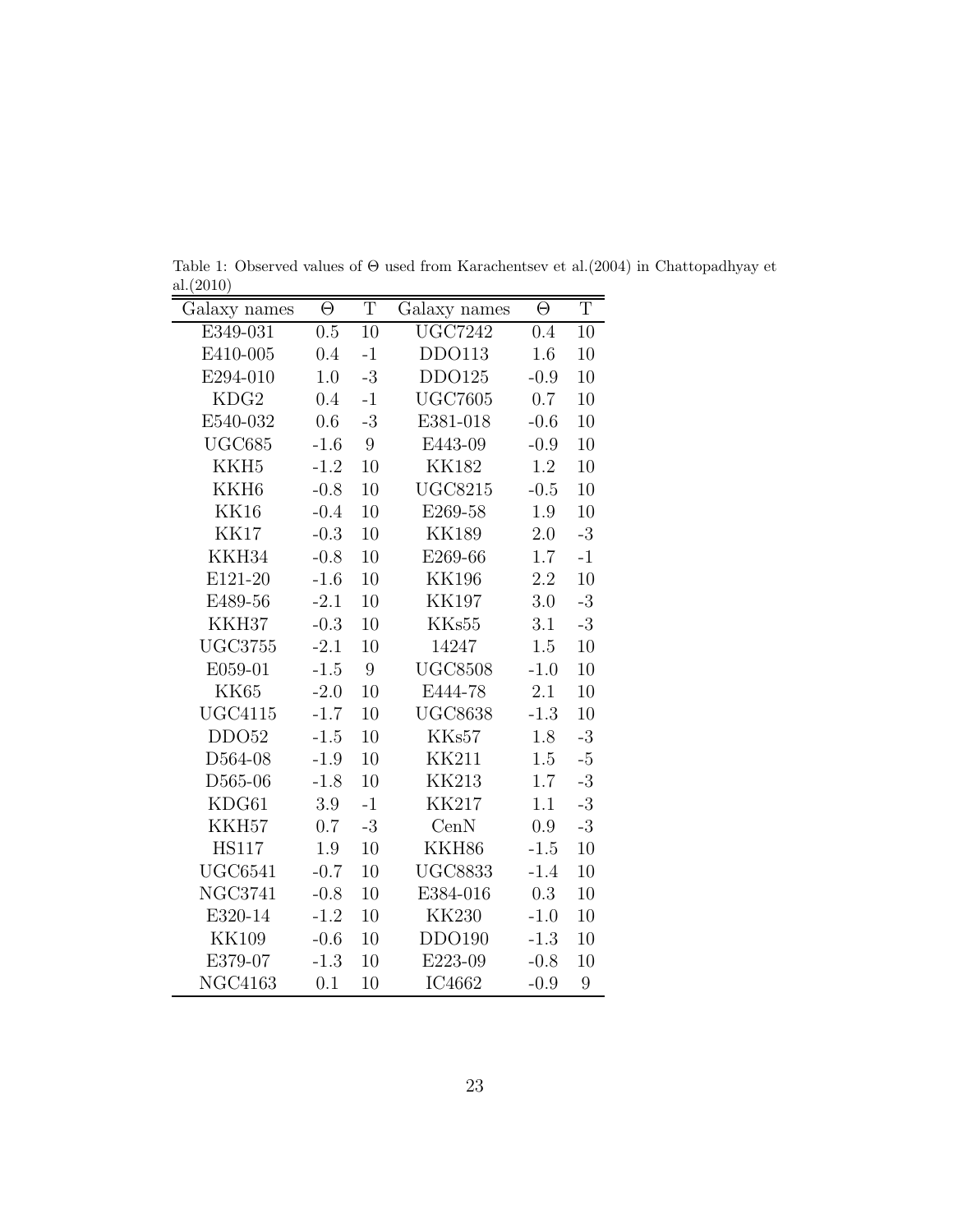|           |                                         | Table 2: Merger scheme |                                                |
|-----------|-----------------------------------------|------------------------|------------------------------------------------|
|           | Serial no. Galaxy type                  | Probability            | Galaxy formed                                  |
| $1 \quad$ | $Sp + Sp \rightarrow$                   | (a)                    | $S0 + k_1$ dE / $k'_1$ dIrr                    |
|           |                                         | $(1-a)$                | $E + k_2 dE / k'_2 dIrr$                       |
| 2         | $\mathrm{Sp} + \mathrm{S0} \rightarrow$ | (b)                    | $E + k_3 dE / k'_3 dIrr$                       |
|           |                                         | (c)                    | $E + S0 + k_4 dE / k'_4 dIrr$                  |
|           |                                         | (e)                    | $S_0 + S_0 + k_8$ dE / $k'_8$ dIrr             |
|           |                                         | $1 - (b+c+e)$          | $S_0 + k_5$ dE / $k'_5$ dIrr                   |
| 3         | $S_0 + S_0 \rightarrow$                 | (d)                    | $E + k_6$ dE / $k'_6$ dIrr                     |
|           |                                         | $(1-d)$                | $S0 + S0 + k_7 \text{ dE} / k_7' \text{ dIrr}$ |

Table 2: Merger sch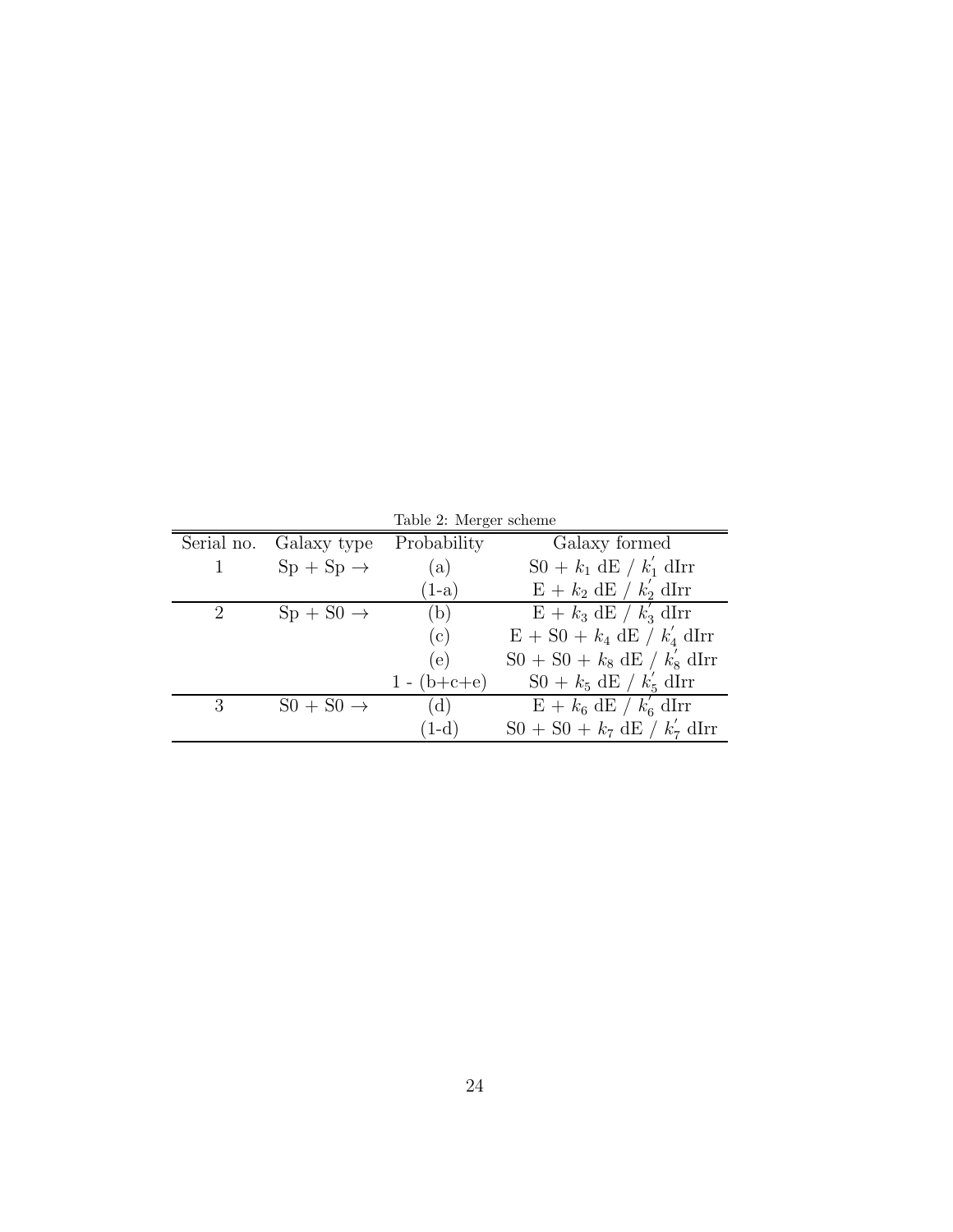Table 3: Observational numbers of galaxies of various morphological types in clusters of galaxies.

| Data set                    | Cluster   | Е  | S <sub>0</sub> | Sp  |     | $dE$ dIrr | $\mathbf X$ | $\log(1/x)$ |
|-----------------------------|-----------|----|----------------|-----|-----|-----------|-------------|-------------|
|                             | Virgo     | 20 | 53             | 102 | 252 | 87        | 1.92        | $-0.284$    |
|                             | Coma0     | 37 | 115            | 87  | 172 | 47        | 0.7565      | 0.12118     |
|                             | Coma1     | 15 | 50             | 25  | 61  | 21        | 0.5         | 0.30103     |
|                             | Coma2     | 10 | 39             | 27  | 60  | 12        | 0.69        | 0.1597      |
|                             | Coma3     | 12 | 26             | 35  | 51  | 14        | 1.3461      | $-0.12909$  |
| $\mathcal{D}_{\mathcal{L}}$ | Centaurus | 16 | 37             | 52  | 108 | 26        | 0.7838      | 0.1478      |
| 3                           | VirgoII   | 60 | 114            | 367 | 960 | 82        | 3.21        | $-0.5078$   |